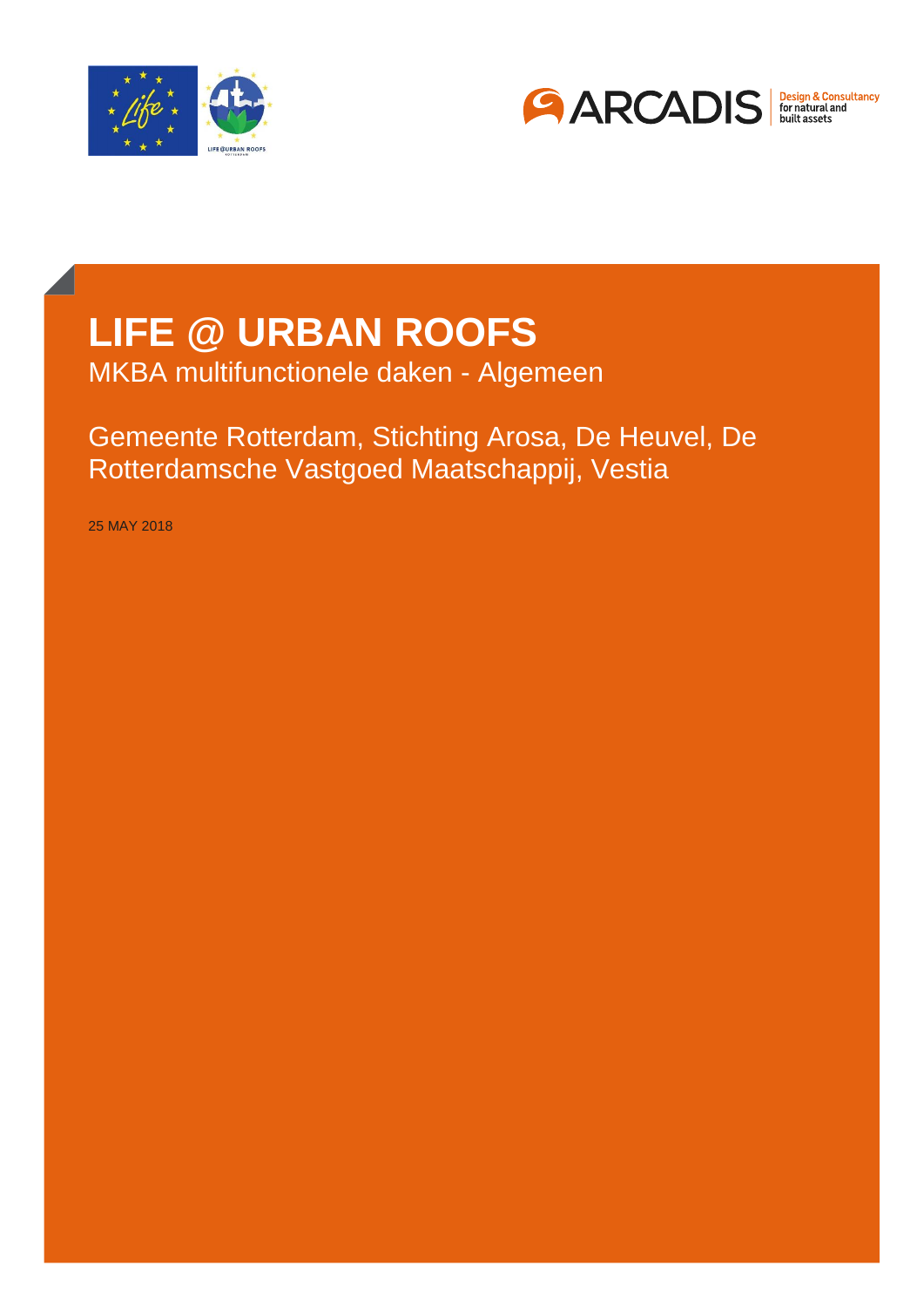

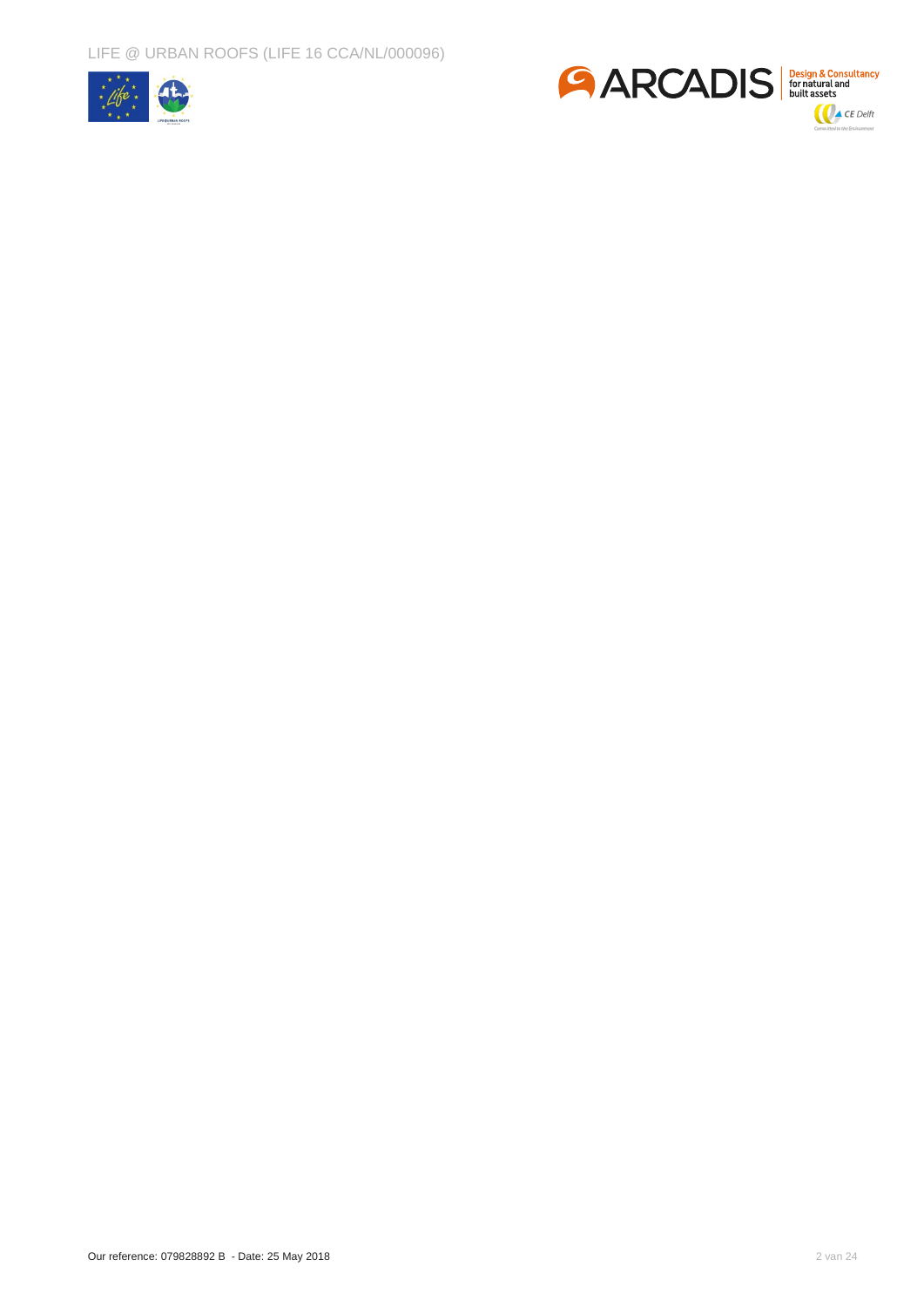



# **INDEX**

| 1              |                                                 | <b>INTRODUCTION IN LIFE@URBAN ROOFS</b>                | 5                |
|----------------|-------------------------------------------------|--------------------------------------------------------|------------------|
|                | 1.1                                             | <b>Problem statement</b>                               | $\overline{5}$   |
|                | 1.2                                             | The program LIFE                                       | 5                |
|                | 1.3                                             | Calculation tool for multifunctional sustainable roofs | $\overline{5}$   |
|                | 1.4                                             | <b>Reading guide</b>                                   | $6\phantom{1}6$  |
| $\overline{2}$ |                                                 | <b>EXPLANANTION FINANCIAL BUSINESS CASE</b>            | 7                |
|                | 2.1                                             | <b>Assumptions</b>                                     | $\overline{7}$   |
|                | 2.2                                             | <b>Financial costs and benefits</b>                    | $\overline{7}$   |
| $\mathbf{3}$   | <b>EXPLANATION SOCIAL COST-BENEFIT ANALYSIS</b> |                                                        | 8                |
|                | 3.1                                             | <b>Assumptions</b>                                     | 8                |
|                | 3.2                                             | Determining and valuation of relevant effects          | $\boldsymbol{8}$ |
|                | 3.2.1                                           | Costs                                                  | 11               |
|                | 3.2.2                                           | Energy yields                                          | 11               |
|                | 3.2.3                                           | Reputation and business climate                        | 11               |
|                | 3.2.4                                           | Water retention and water quality                      | 12               |
|                | 3.2.5                                           | Air quality and climate effects                        | 13               |
|                | 3.2.6                                           | <b>Heat stress</b>                                     | 13               |
|                | 3.2.7                                           | Health (physical and mental)                           | 13               |
|                | 3.2.8                                           | Implementation ease of the project                     | 14               |
|                | 3.2.9                                           | Biodiversity                                           | 14               |
|                | 3.2.10                                          | Social cohesion                                        | 15               |
|                | 3.2.11                                          | Awareness of climate change                            | 15               |
|                | 3.2.12                                          | Cultural history                                       | 15               |
|                | 3.3                                             | <b>Revenue models</b>                                  | 15               |
| 4              | <b>USE OF THE CALCULATION TOOL</b>              |                                                        | 17               |
|                | 4.1                                             | Introduction                                           | 17               |
|                | 4.2                                             | Input into the calculation tool                        | 17               |
|                | 4.3                                             | Interpretation of the results                          | 19               |
|                | 4.4                                             | Valuation of the effects in the calculation tool       | 20               |
|                |                                                 |                                                        |                  |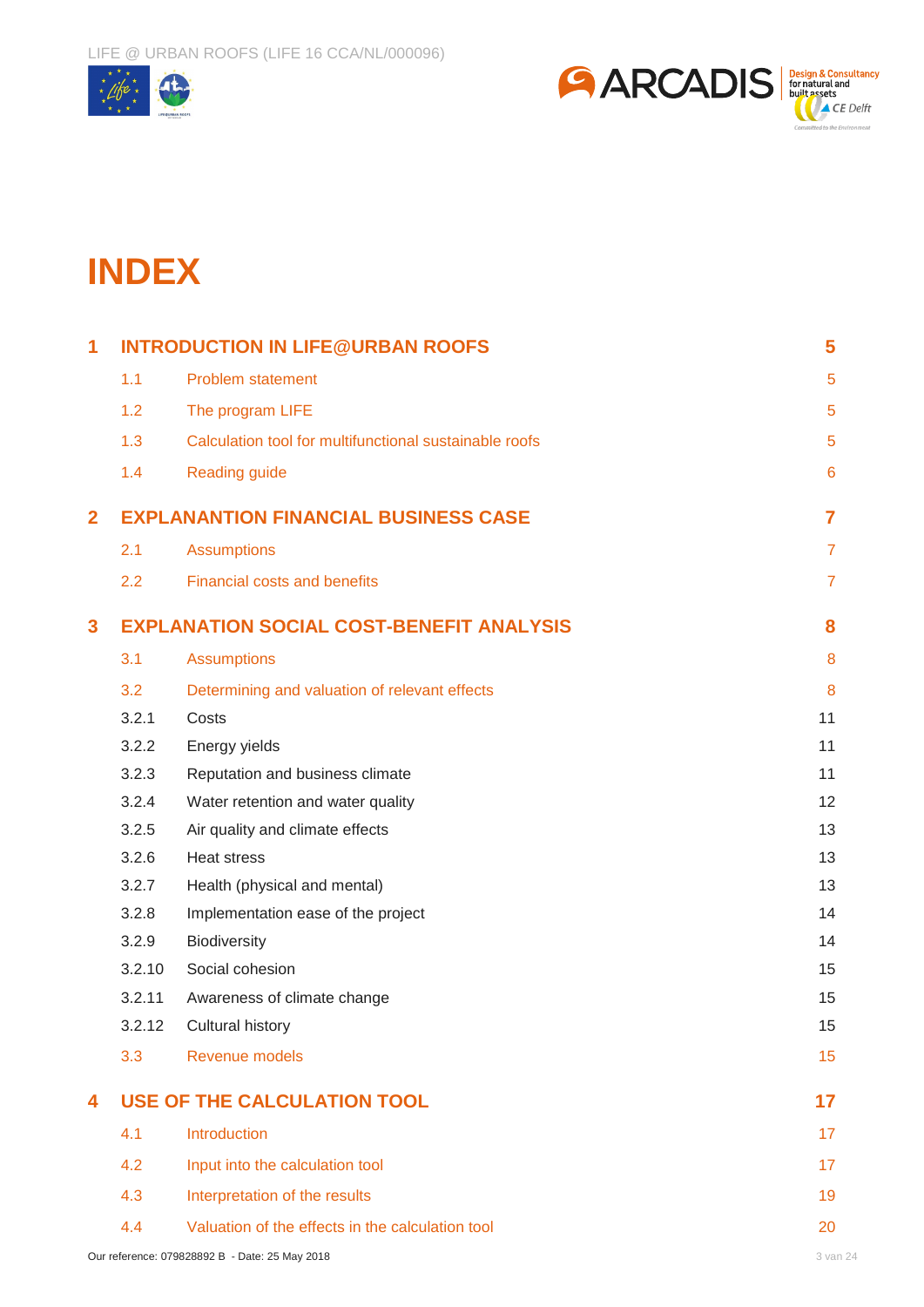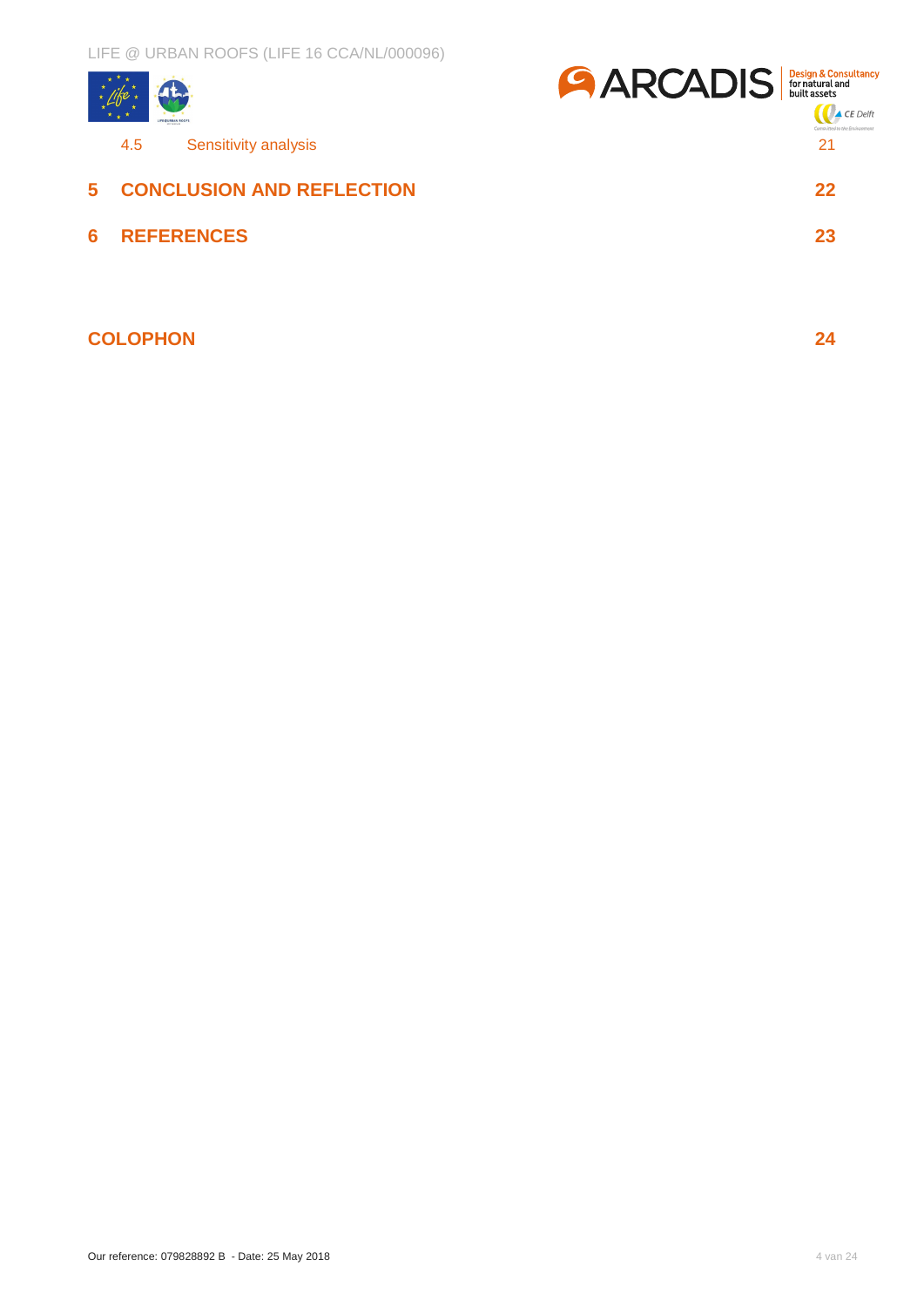



# <span id="page-4-0"></span>**1 INTRODUCTION IN LIFE@URBAN ROOFS**

#### <span id="page-4-1"></span>**1.1 Problem statement**

In the urban environment, there is little space at ground level to tackle climate and water related issues. At the same time, a large amount of roof space in the city is unused. Roofs offer all kind of opportunities for use, and can make an important contribution to the quality of life and the quality of life in the city. Roofs can therefore be seen as an extension of the use area in the city. In accordance with the approach of the municipality of Rotterdam, we distinguish the following four categories of roofs (and preferably combinations of these):

- Green roofs include vegetation. This can vary from sedum roofs or grass to higher vegetation, such as shrubs or trees.
- Blue roofs are roofs that are specially designed to store and/or buffer as much water as possible. This can be done in combination with vegetation, such as on green roofs, or by building temporary rainwater storage.
- Yellow roofs generate sustainable energy, for example by using solar panels, windmills and / or solar boilers.
- Red roofs have space for recreation. You can think of a terrace, a sports field or a swimming pool. Ideal for efficient and effective use of living space in a busy city.

Multifunctional roofs combine these green, blue, yellow and/or red elements for maximum efficiency. For example, a roof is not only usable and ecologically sound, but also attractive for users and local residents.

Everybody would like to have their view on a multifunctional roof or would like to benefit from such a roof (e.g. through use, energy, noise reduction). However, it is difficult to find parties willing to pay for it. This has various reasons. The main reason is that the benefits of multifunctional roofs are not always clear. Not all benefits can be directly valued in money terms and not all benefits are directly visible to all users (or more importantly, to the payer). These social costs and benefits, in addition to the financial costs and benefits, are made transparent using the calculation tool developed for LIFE @ Urban Roofs.

### <span id="page-4-2"></span>**1.2 The program LIFE**

In the framework of the EU program LIFE, the City of Rotterdam, in cooperation with a number of Rotterdam partners, started the LIFE @ Urban Roofs project. The aim of the project is to develop methods and value cases, respectively, to unlock investments in multifunctional roofs in the private and (semi) public sector. In addition, the EU program LIFE @ Urban Roofs aims to share knowledge between cities and/or countries with the same type of issue.

### <span id="page-4-3"></span>**1.3 Calculation tool for multifunctional sustainable roofs**

The City of Rotterdam has asked Arcadis / CE Delft to develop a calculation tool for property owners who are considering investing in a multifunctional roof. The assignment from the municipality of Rotterdam consists of two parts that are obviously closely related:

- 1. The development of value cases for five practical cases. The value cases form direct input for the investment assessment that the relevant owners have to take. From the value cases it becomes clear to what extent the investments outweigh the benefits and how they are distributed among the various stakeholders.
- 2. A generic calculation tool that is applicable to other parties and with which they gain insight (in broad outline) into the investments required for a sustainable multifunctional roof and the benefits that such a roof entails.

The calculation tool that has been developed offers insight into the relevant aspects (both qualitatively and quantitatively) when considering the decision for investment in a certain type of multifunctional roof.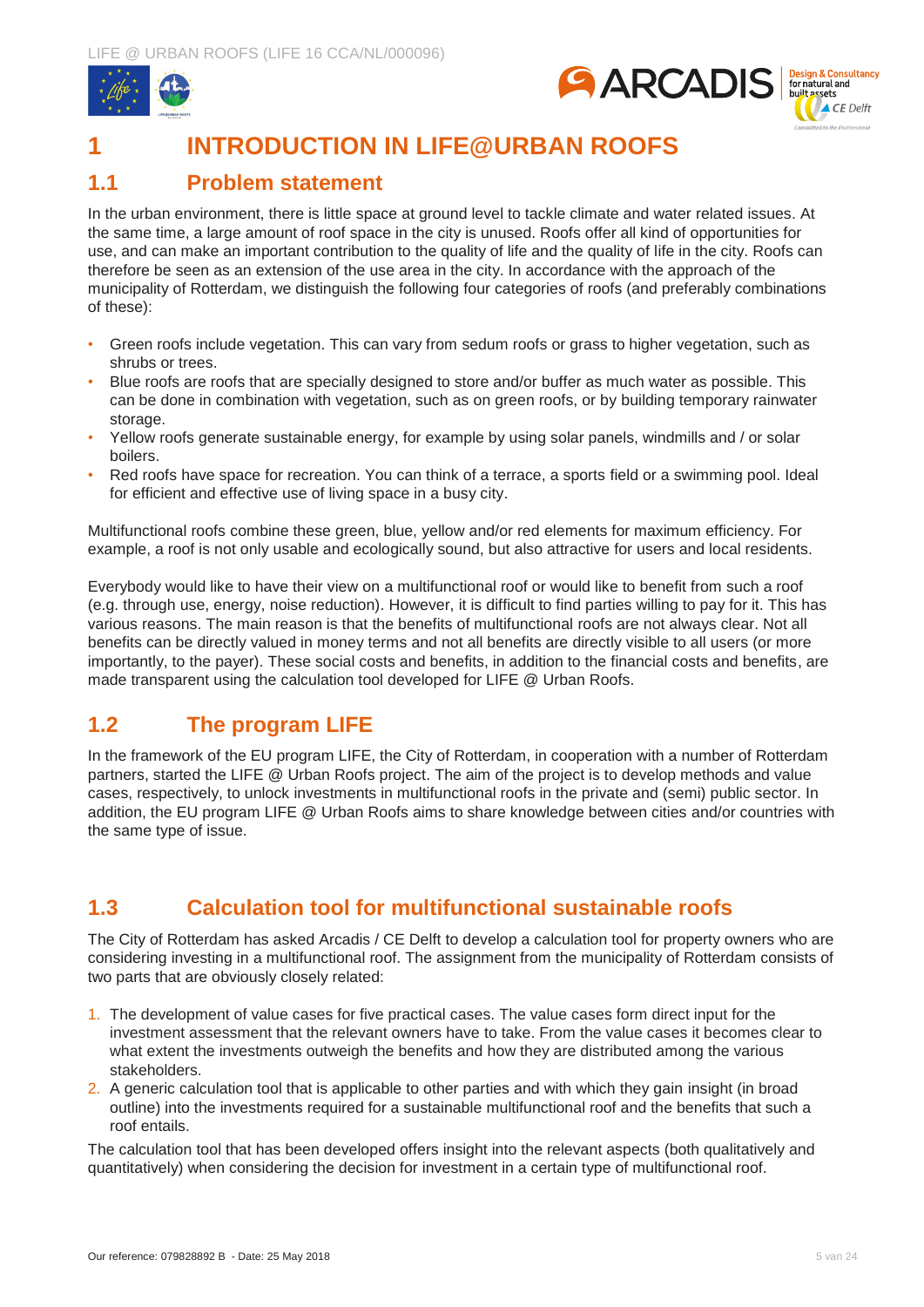



This project fits seamlessly into the Rotterdam Resilience Strategy (RRS). The RSS gives a vision on how to deal with climate challenges in the city. Actions from the RRS that are closely related to the project LIFE @ Urban Roofs are creating a 'Sustainable Roof Landscape' in the city and the 'Resilient Peperklip':



#### *RRS action 'Sustainable Roof Landscape'*

'The multifunctional and sustainable use of flat roofs is in line with the further improvement of the quality and the urban climate in the center of Rotterdam. Specifically, this concerns: better water storage, more greenery, cleaner air, better health and stronger social cohesion. The initiative for sustainable roofs in the center also has a positive influence on the social resilience of the city, because the multifunctional roofs can also accommodate social functions. For example, meeting places for residents, cafes and restaurants. '

#### *RRS action 'Resilient Peperklip'*

'The physical investments in the building offer advantages in the field of climate adaptation, energy saving and sustainable energy generation. By bringing people together and helping them with the renewal plans, the project also influences social resilience. '

### <span id="page-5-0"></span>**1.4 Reading guide**

In order to come to a practically applicable calculation tool which can determine social costs and benefits, we have worked with the following five practical cases: De Peperklip (Vestia), De Heuvel and the following three buildings on the Robert Fruinstraat: The Municipal Archive, The Rotterdam Real Estate Company ( DRVM) and the Arosa Foundation. Each of these cases has been reported in separate reports.

This report describes the general method and findings in the project. The general explanation of the methodology as applied in the financial business case and the social cost-benefit analysis can be found in chapters 2 and 3. In chapter 4 the design of the calculation tool can be found. Chapter 5 contains the conclusions and reflection.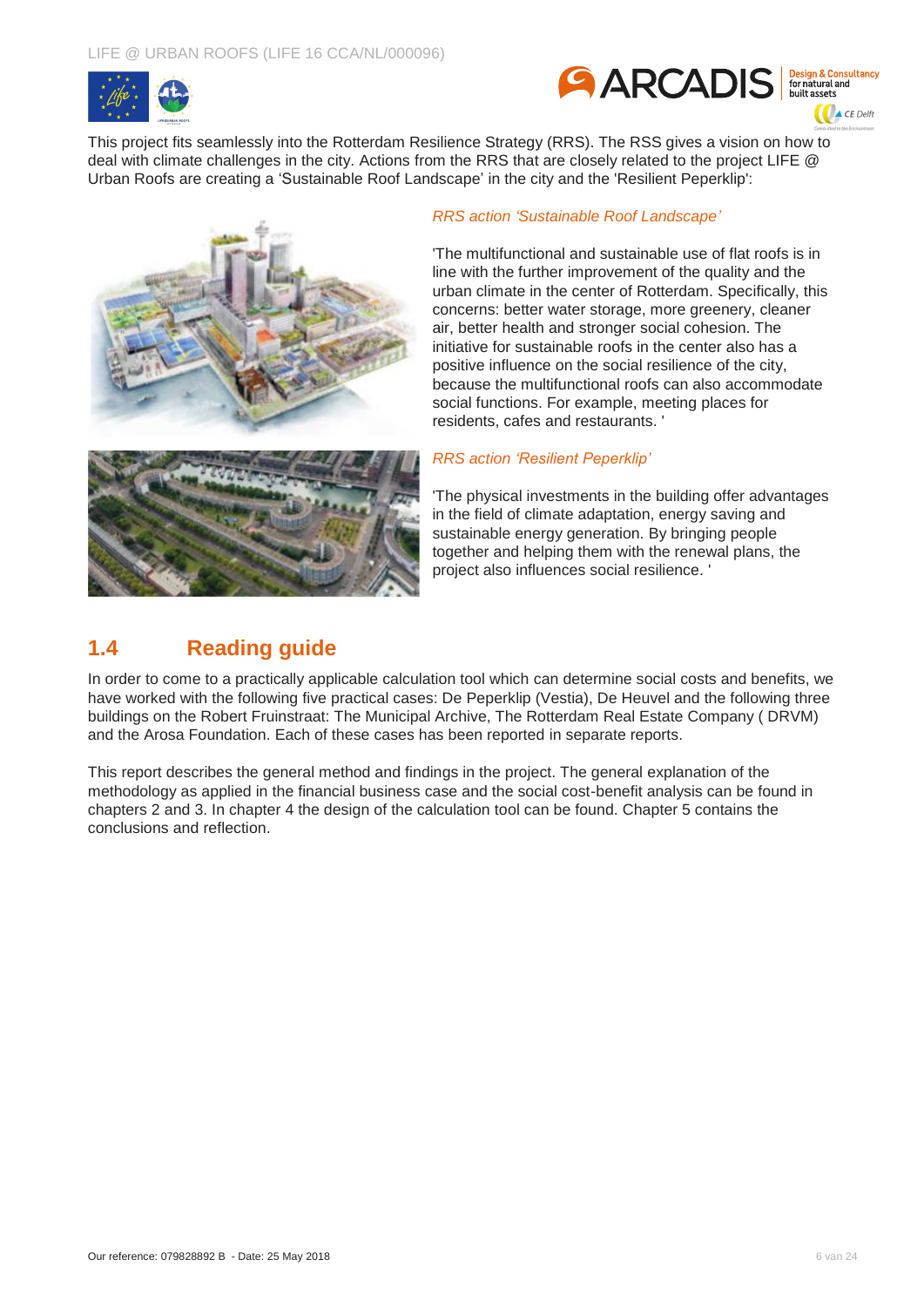





# <span id="page-6-0"></span>**2 EXPLANANTION FINANCIAL BUSINESS CASE**

#### <span id="page-6-1"></span>**2.1 Assumptions**

In the financial business case, the costs (investment costs and operating and maintenance costs) are compared with the financial benefits (energy yield). This is done by determining the Net Present Value (NPV) of the project.

The NPV is a measure for displaying the current value of an amount for a given visibility year. The NPV takes into account the time value of money and the risks associated with an investment. In order to determine the NPV, the present value of future expenditure (total investment costs and operating and management costs) is deducted from the cash values of all future receipts (income). Future costs and benefits are discounted to the base year so that they become comparable.

#### **Netto Contante Waarde**

It is not simply possible to compare costs and benefits that occur in different periods. Investments are made at the time the project is executed, while the benefits occur later. Moreover, these effects could occur more often.

To be able to compare all relevant effects, cash values are used in the SCBA and the financial business case. Using a discount rate, the future values of costs and effects are recalculated back to today (price level 2017). Because of the time value of money, an Euro is now worth more than an Euro later in time. In addition, there are risks that the benefits will be lower in the future. These risks are also included in the discount rate.

The discount rate used by the case holders is used in the financial business case. In the SCBA, a real discount rate of 3% has been used, as prescribed by the national government. To illustrate: suppose that an effect occurs in 2018 and the effect is valued at € 100. Then the present value of this effect in 2017 is equal to  $\in$  97.09 (( $\in$  100 / (1 + 0.03) ^ 1)).

If the present value of the costs is deducted from the present value of the benefits, the balance remains: the Net Present Value.

The period of analysis can be set variably in the tool, varying from 10 to 40 years.

### <span id="page-6-2"></span>**2.2 Financial costs and benefits**

The investment costs for a multifunctional roof consist in principle of: start-up costs, costs for project management, monitoring costs, communication costs and costs for the material and the execution.

In a financial business case, the budget is also taken into account. Consider, for example, the budget for regular operation and maintenance and possible subsidies. Subsidies are included in the financial business case as financial benefits. The budget (reservation for regular maintenance) is included in the investment costs, making the investment costs the additional investment costs relative to the current situation.

The LIFE application and additional information from the caseholders was used to fill in the five cases. In addition, the annual operation and maintenance are included in the financial business case.

Yellow roofs are equipped with solar panels and / or wind turbines. The energy yields generated by the roof are expressed in Euros and are included as a benefit.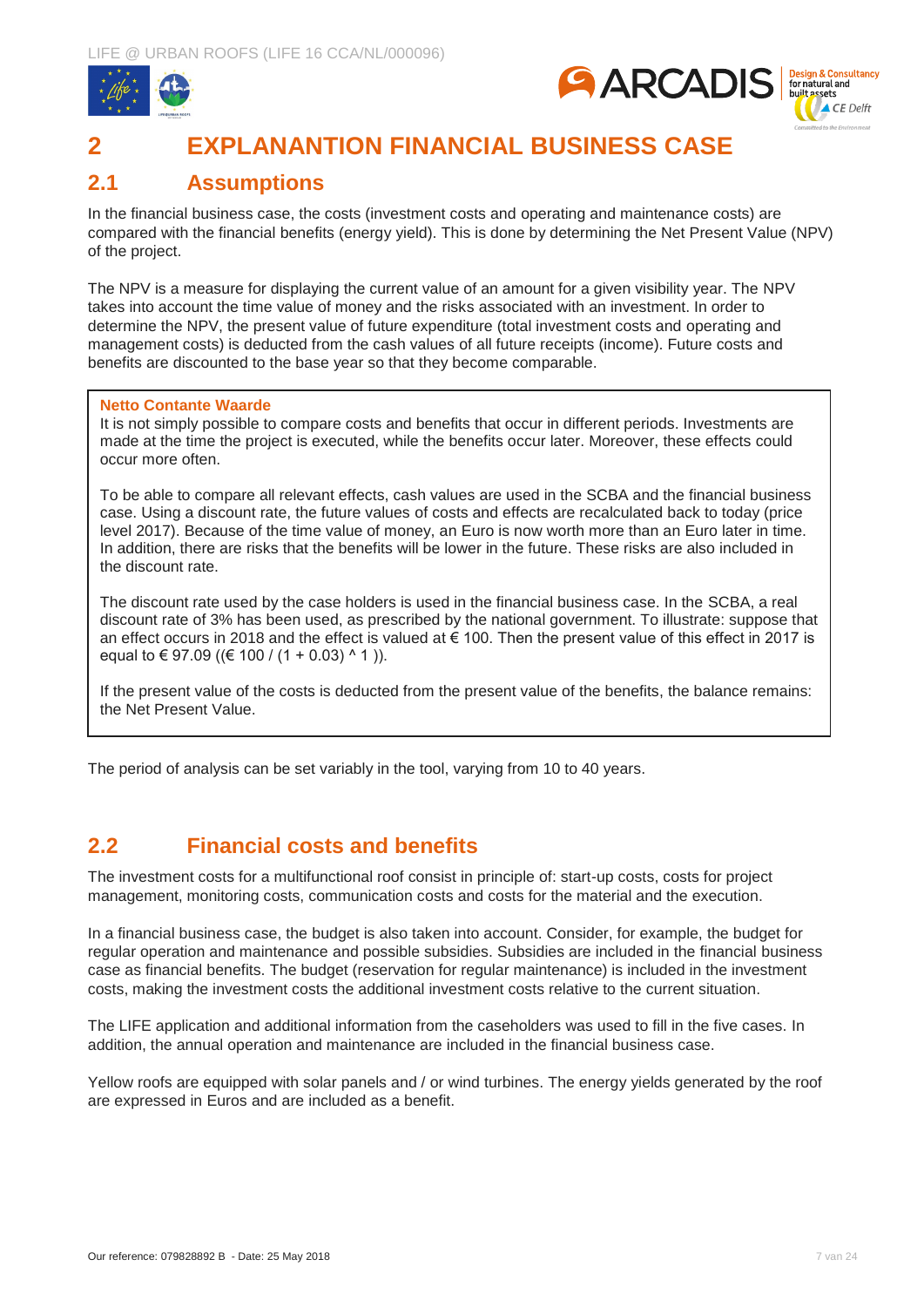





# <span id="page-7-0"></span>**3 EXPLANATION SOCIAL COST-BENEFIT ANALYSIS**

#### <span id="page-7-1"></span>**3.1 Assumptions**

To determine the social costs and benefits, the General Guidance for Social Cost-Benefit Analysis (General SCBA Guidance) is followed as much as possible. This guidance describes step-by-step the approach of a SCBA. The guidance is written by the Dutch Centraal Planbureau (CPB) and the Dutch Planbureau voor de Leefomgeving (PBL).

#### **General Guide to SCBA**

Strictly speaking, different steps must be taken - in accordance with the aforementioned General Guidelines - for the implementation of an SCBA, including an problem analysis and the development of several variants that could solve the problem. For example, the municipality of Rotterdam could also reduce  $CO<sub>2</sub>$  in a different way than by solar energy on roofs, for example by using extra energy-efficient transport.

However, this study focused on the social costs and benefits of multifunctional roofs, because an analysis of alternative climate measures was not within this study's scope. In addition, multifunctional roofs may contribute to more issues than just the climate problem (e.g. biodiversity, water retention, heat stress etc.), making it difficult to develop alternatives that contribute to a solution for all these issues.

Additionally, the same basic principles apply as described in the financial business case (see chapter 2.1).

### <span id="page-7-2"></span>**3.2 Determining and valuation of relevant effects**

In determining the relevant effects in the social cost-benefit analysis (SCBA), a distinction has been made between effects that primarily occur to owners / users of objects (private) and the social effects (public). The private and public effects are both reflected in the SCBA. The table below presents the effects included in the SCBA and the method of valuation. The following sources have been consulted (see also the broader Literature List in Chapter 6):

- General Guide to SCBA and the various SCBA tools ("MKBA werkwijzers"), such as Nature, Environment and Social Domain
- Handboek Milieuprijzen;
- Valuation characteristics from among others TEEB city, WaterSchadeSchatter, RWS economy;
- Similar SCBAs on green roofs:
- KNMI'14 climate scenarios;
- Other sources (see literature list).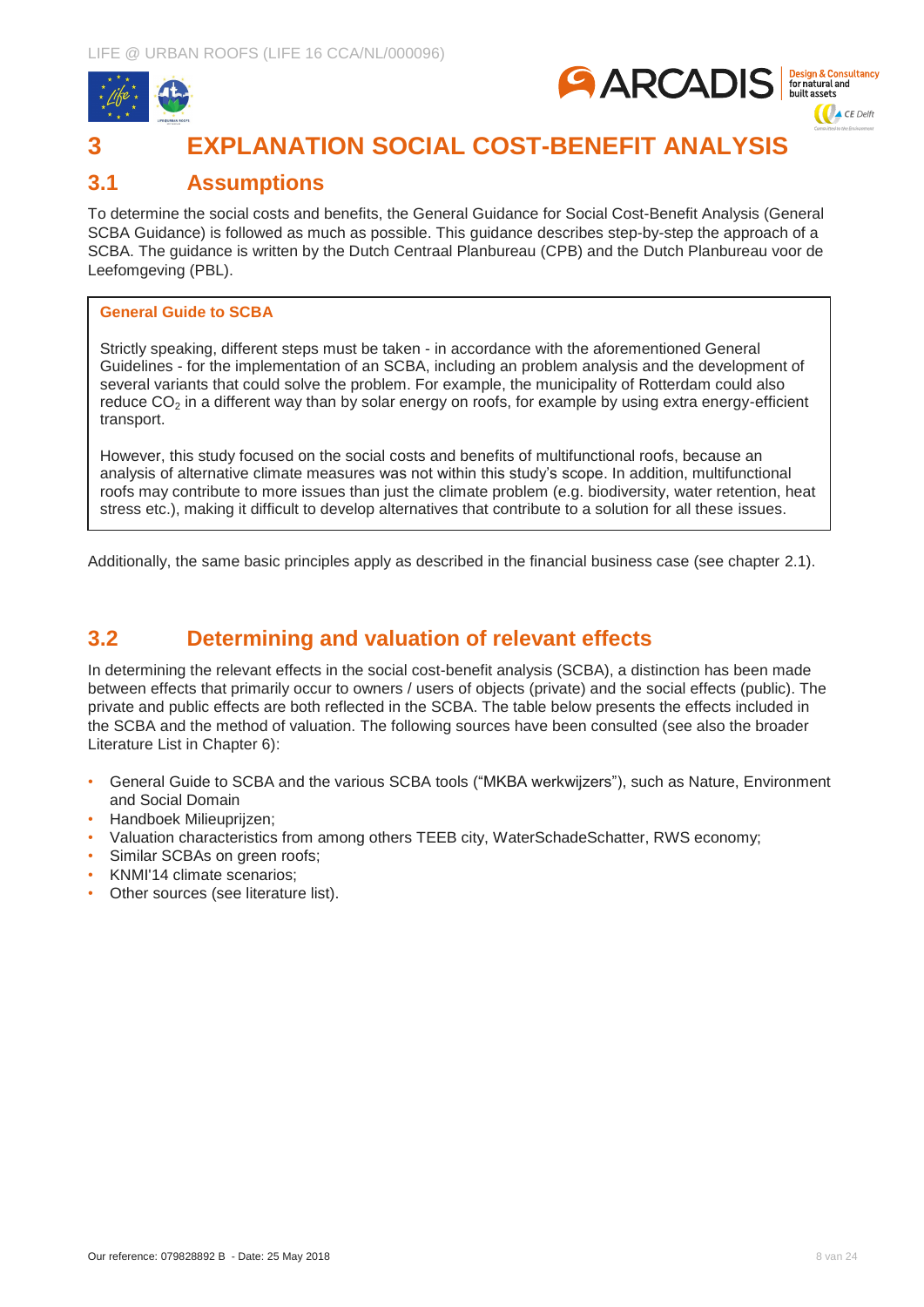



| <b>Effect</b>                                              | <b>Description</b>                                                                                                                                                                                                                                                                                                                                                                                                                                                                                                                                                                                                                                                                                                                                                                                                                                                                                                                                                                                                                                                                                                                                                                                                                                                                                                                                                                                                                                                                                                                                                                                                                                                                                                                                                                                                                                                                                                                                                                                                                                                                                                                                              | €/ Qualitatively                                                                                                                                                        |
|------------------------------------------------------------|-----------------------------------------------------------------------------------------------------------------------------------------------------------------------------------------------------------------------------------------------------------------------------------------------------------------------------------------------------------------------------------------------------------------------------------------------------------------------------------------------------------------------------------------------------------------------------------------------------------------------------------------------------------------------------------------------------------------------------------------------------------------------------------------------------------------------------------------------------------------------------------------------------------------------------------------------------------------------------------------------------------------------------------------------------------------------------------------------------------------------------------------------------------------------------------------------------------------------------------------------------------------------------------------------------------------------------------------------------------------------------------------------------------------------------------------------------------------------------------------------------------------------------------------------------------------------------------------------------------------------------------------------------------------------------------------------------------------------------------------------------------------------------------------------------------------------------------------------------------------------------------------------------------------------------------------------------------------------------------------------------------------------------------------------------------------------------------------------------------------------------------------------------------------|-------------------------------------------------------------------------------------------------------------------------------------------------------------------------|
| Investment costs roof                                      | Additional costs $\epsilon$ per m <sup>2</sup> of the roof w.r.t. the reference<br>alternative                                                                                                                                                                                                                                                                                                                                                                                                                                                                                                                                                                                                                                                                                                                                                                                                                                                                                                                                                                                                                                                                                                                                                                                                                                                                                                                                                                                                                                                                                                                                                                                                                                                                                                                                                                                                                                                                                                                                                                                                                                                                  | €                                                                                                                                                                       |
| <b>Operation and</b><br>maintenance costs roof alternative | Additional costs $\epsilon$ per m <sup>2</sup> of roof w.r.t. the reference                                                                                                                                                                                                                                                                                                                                                                                                                                                                                                                                                                                                                                                                                                                                                                                                                                                                                                                                                                                                                                                                                                                                                                                                                                                                                                                                                                                                                                                                                                                                                                                                                                                                                                                                                                                                                                                                                                                                                                                                                                                                                     | €                                                                                                                                                                       |
| <b>Energy yields</b>                                       | Energy yields (in particular yellow roof)                                                                                                                                                                                                                                                                                                                                                                                                                                                                                                                                                                                                                                                                                                                                                                                                                                                                                                                                                                                                                                                                                                                                                                                                                                                                                                                                                                                                                                                                                                                                                                                                                                                                                                                                                                                                                                                                                                                                                                                                                                                                                                                       | €                                                                                                                                                                       |
| <b>Reputation and</b><br>business climate                  | Effects on the reputation and business climate are<br>approached from several indicators:<br>Property values: A 10% rise in property value (due to<br>green roof) is assumed. This assumption is based on<br>literature which suggests a spread of 1-21% real estate<br>value increases due to green roofs. In the calculation<br>tool, this value can be changed within this range. The<br>default value is set on 10%. The property value<br>increase reflects the following sub-effects: aesthetic<br>valuation, noise reduction, productivity and comfort.<br>Although an increase in the real estate value can in<br>principle be both a financial benefit and a social<br>benefit, a change in property value is only included as<br>a social benefit (and not included in the financial<br>businesscase). The starting point is that the owners<br>will not raise the rents. This means that these benefits.<br>settle in the form of a higher quality of living for the<br>tenants of the buildings, but do not return to the<br>business case for the property owners.<br>Vacancy / average number of responses to dwelling<br>٠<br>In the case of private homes, the focus is on<br>vacancy and the associated loss of rental income.<br>Subsequently, an assumption is made of the<br>impact of a multifunctional roof on this vacancy.<br>The reduction of vacancy reflects the increase in<br>the comfort of residents and the willingness of the<br>building.<br>When it comes to social rent, vacancy is not (or<br>٠<br>hardly) applicable. Therefore, the qualitative<br>description of the effect on the number of<br>responses to a home is described here. It is<br>assumed that more responses to a home<br>correspond to an improved reputation of the home.<br>Reputation of the owner. does the project contribute to<br>a green / innovative profile of the owner of the<br>building? We discuss this indicator qualitatively.<br>Business location climate of the district and city: does<br>۰<br>the project contribute to an improved business climate<br>for residents and businesses? We discuss this<br>indicator qualitatively. | Property value and<br>vacancy: €<br>Responses to housing<br>(for social rent),<br>reputation owner and<br>location climate for the<br>neighborhood and city:<br>Quality |
| <b>Water retention</b>                                     | In the case of water retention, the physical criterion is the<br>number of extra m <sup>3</sup> water retention by the project.<br>In the valuation of the effect, a distinction is made between<br>the financial businesscase and the SCBA:<br>Financial: scope of relevant subsidies.<br>SCBA: shadow costs / avoided costs alternative<br>$\bullet$<br>retention provision ( $\in$ 500 per m <sup>3</sup> ). The calculation tool<br>uses a range between € 300-800 per m <sup>3</sup> . The value €<br>500 per $m3$ is set as the default value.                                                                                                                                                                                                                                                                                                                                                                                                                                                                                                                                                                                                                                                                                                                                                                                                                                                                                                                                                                                                                                                                                                                                                                                                                                                                                                                                                                                                                                                                                                                                                                                                            | €                                                                                                                                                                       |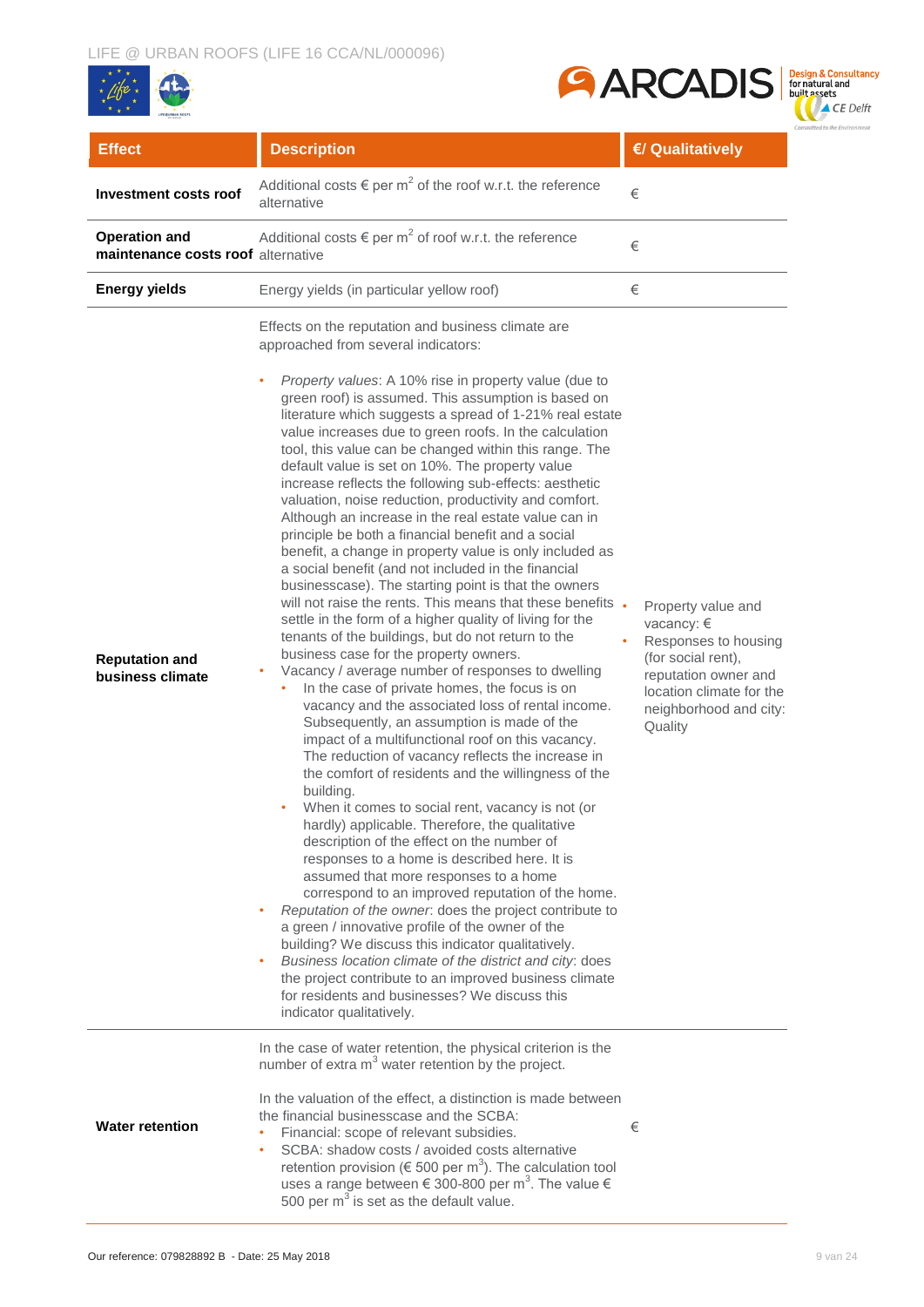



| <b>Water quality</b>            | Water storage on a multifunctional roof can lead to a<br>reduction in the number of $m3$ of rainwater that reaches<br>the water treatment system via the sewer system.<br>Theoretically, this can result in a reduction in the energy<br>and operating costs of water purification. However, the<br>effect of a green roof is marginal and is therefore not<br>included in the SCBA. The same reduction in the number<br>of m <sup>3</sup> of rainwater reaching the sewer can in principle<br>locally reduce the number of overflows of sewage water<br>on the surface water. This benefits the quality of the<br>surface water. This effect is qualitatively included in the<br>report.                                                                                                                                  | Qualitatively                                                                      |
|---------------------------------|----------------------------------------------------------------------------------------------------------------------------------------------------------------------------------------------------------------------------------------------------------------------------------------------------------------------------------------------------------------------------------------------------------------------------------------------------------------------------------------------------------------------------------------------------------------------------------------------------------------------------------------------------------------------------------------------------------------------------------------------------------------------------------------------------------------------------|------------------------------------------------------------------------------------|
| <b>Climate</b>                  | Climate is valued using avoided emissions from fossil<br>plants (Handboek Milieuprijzen). The capture of CO <sub>2</sub> from<br>roofs is limited. See section 3.2.5 for a further explanation.                                                                                                                                                                                                                                                                                                                                                                                                                                                                                                                                                                                                                            | Avoided emissions: €                                                               |
| Air quality                     | The effects of avoided emissions from fossil plants are<br>valued using the Handboek Milieuprijzen. This includes<br>environmental prices for more than 2000 environmentally<br>hazardous substances. The use of environmental prices is<br>recommended by the Ministry of I & W. We will determine<br>the benefits for the saved emissions of $CO2$ and air-<br>polluting emissions that are avoided (particulate matter,<br>$NOx, SO2)$ .<br>The effects of particulate matter on air quality through<br>capture are limited (RIVM, 2007) and are therefore not                                                                                                                                                                                                                                                          | Avoided emissions: €                                                               |
| <b>Heat stress</b>              | included. For a substantiation, see section 3.2.5.<br>The effects on heat stress are determined by:<br>Albedo effect; different reflection of sunlight (assuming<br>٠<br>that there is a black roof in the reference situation);<br>Increasing insulation;<br>More evaporation; cooling effect of the environment<br>(blue roof).<br>In other words, heat stress is visible in two ways: the effect<br>on energy in the building (albedo and insulation) and the<br>effect on energy outside the building (cooling environment<br>by evaporation). The effect on energy costs in the building<br>is almost zero.<br>The effect on energy outside the building (cooling<br>environment) runs via the health effect (see below, other is<br>qualitatively described).                                                        | Qualitatively                                                                      |
| Health (physical and<br>mental) | The health effect has been approached from two sub-<br>effects:<br>Avoided health care costs: 0.835 fewer patients per<br>1000 inhabitants at 1% more green within a radius of 1<br>km around the building; €868 per patient. (TEEB city).<br>For roofs it is assumed that $0.835 / 5 = 0.167$ fewer<br>patients within a radius of 200 meters. It is assumed<br>that only residents of the building benefit from it.<br><i>Prevented labor loss</i> : € 6,341 per patient. Assuming<br>٠<br>0.835 fewer patients per 1000 inhabitants at 1% more<br>green, this amounts to € 5,294.74 less loss of work per<br>year. (TEEB city)<br>The health effect includes both physical and mental health<br>effects. The effect of heat stress is also included. The<br>effects on well-being are also qualitatively substantiated. | Health effects<br>(physical and mental):<br>€<br>Welfare effects:<br>Qualitatively |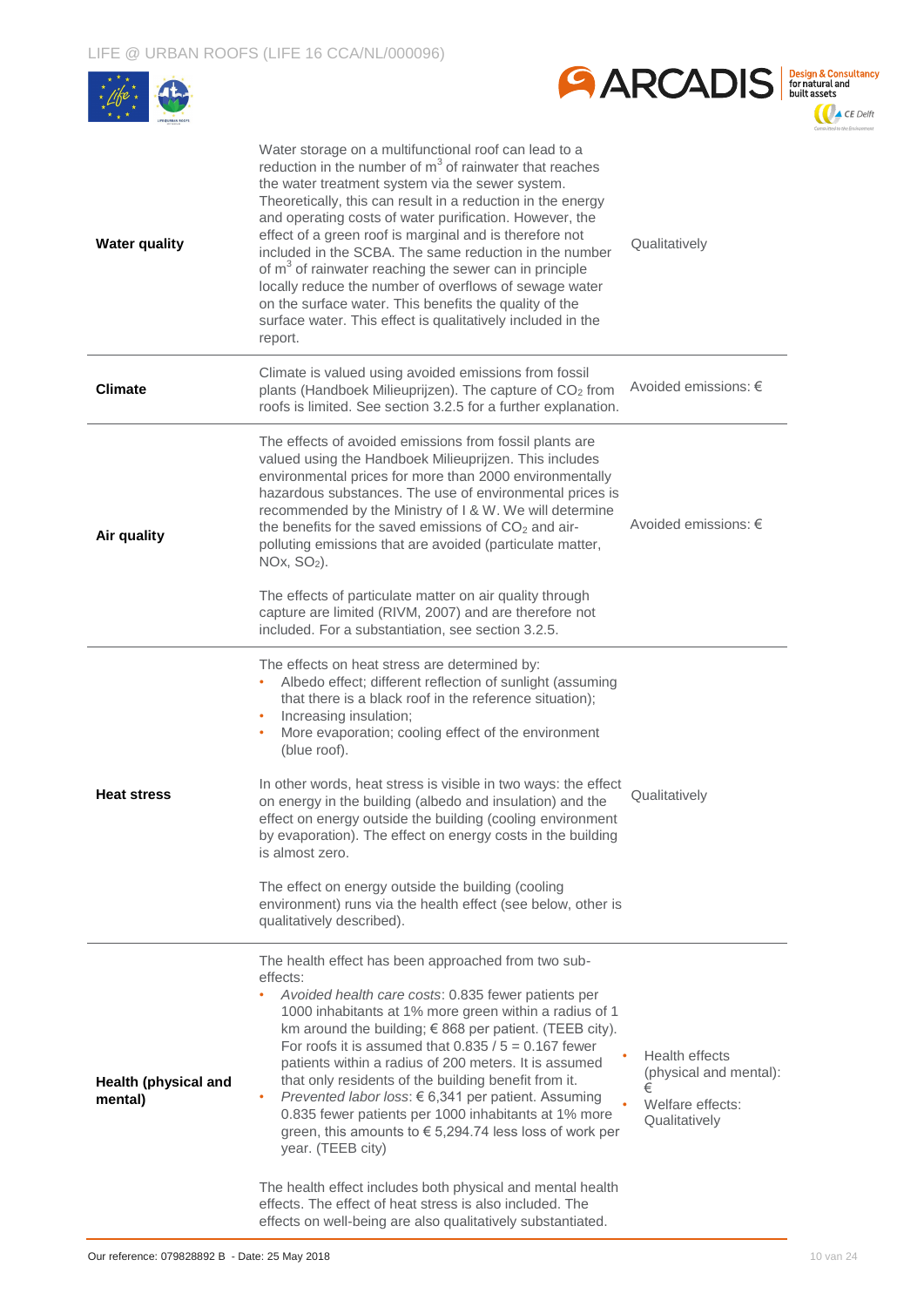



| Implementation of the<br>project | Details of the building (monument status, view, etc.) can<br>have an influence on the speed of implementation of the<br>project. This effect is described in the report.                                                                                                                  | Qualitatively |
|----------------------------------|-------------------------------------------------------------------------------------------------------------------------------------------------------------------------------------------------------------------------------------------------------------------------------------------|---------------|
| <b>Biodiversity</b>              | The non-use value of biodiversity is used in the calculation<br>tool. The key figures of (Witteveen + Bos, 2011) are used:<br>$\epsilon$ 8-20 per person (with a view of greenery) per year. In<br>this study, $\epsilon$ 10 per person (with a view of greenery) is<br>assumed per year. | €             |
| Social cohesion                  | With this effect we describe whether the project leads to<br>additional opportunities for personal contact (at ground<br>level or on the roof) and less crime due to greening                                                                                                             | Qualitatively |
| <b>Climate awareness</b>         | When the project is visible to users of the buidling it can<br>lead to extra awareness of the climate challenge.                                                                                                                                                                          | Qualitatively |
| <b>Cultural history</b>          | Inspiration from historical water system solutions. For<br>each project it is checked whether historical water system<br>solutions are available and whether these can be made<br>visible.                                                                                                | Qualitatively |

### <span id="page-10-0"></span>**3.2.1 Costs**

The investment costs for a multifunctional roof consist in principle of: start-up costs, costs for project management, monitoring costs, communication costs and costs for the material and the execution. For the details of the five cases, use was made of the estimates for the LIFE application. Please note: in the SCBA is calculated with gross costs, or without deduction of subsidies (as is the case with the financial business case). In addition, the annual management and maintenance costs are included in the SCBA.

The investment costs entered in the SCBA are additional costs compared to the reference alternative. This means that it concerns net investment costs, or the investment costs where (if available) the budget for major maintenance of the roof (the reference alternative) has been collected.

### <span id="page-10-1"></span>**3.2.2 Energy yields**

Yellow roofs are equipped with solar panels and/or wind turbines. The energy yields generated by the roof are expressed in euros and are included here as an effect.

### <span id="page-10-2"></span>**3.2.3 Reputation and business climate**

Effects on the reputation and business climate are indicated using several indicators: real estate value, vacancy/ number of responses to social rental housing, owner's reputation and location climate of the district and city.

#### *Property Value*

It is assumed that green roofs cause a 10% increase in property value. This assumption is based on literature in which a range of 1-21% of real estate value increase caused by greenery is indicated. This range is used in the calculation tool, and the default value is 10%. The property value increase reflects the following sub-effects: aesthetic valuation, noise reduction, productivity and comfort). A view of a green / blue roof or greening at ground level results in a higher aesthetic value. This translates into real estate value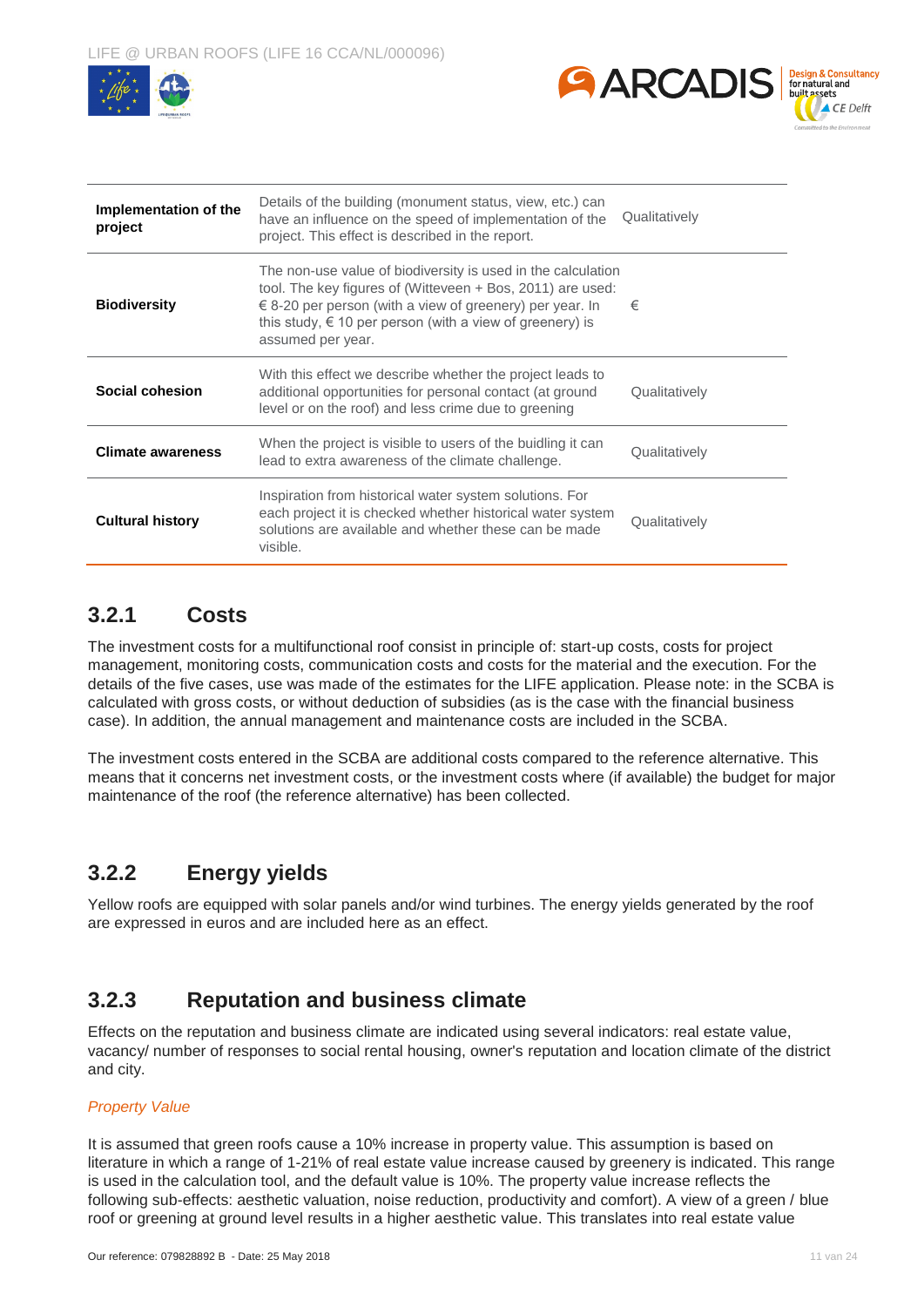



(already included in the property value increase of 10%). The same applies to noise reduction. It is assumed that a green / blue roof leads to a decrease in noise from outside to inside of approx. 3 dB. The valuation of this noise reduction is included in the property value increase of 10%.

Research by (Lee, 2015) shows that a 40-second microbreak with a view of a green roof leads to higher employee productivity. This may be a reason for employers to pay for a green roof and has a positive effect on real estate value. However, there is no research that describes the increase in the real estate value of this effect.

#### *Vacancy/ Number of responses to social housing*

The caseholders have discussed the average vacancy rate in the current situation and the loss of rental income is. Subsequently, an assumption was made of the impact of a multifunctional roof on this vacancy. The reduction of vacancy reflects the increase in the comfort of residents and the popularity of the building.

When the building only has social rental housing, vacancy does not apply. In this case, qualitative descriptions can be made of the effects on the number of responses to the social rental housing offered by the lessor. When the number of responses to offered social rental housing in the building increases, it is assumed that the reputation and location climate of the building has improved.

#### *Reputation of the owner*

The reputation of the owner of the building may be improved by publicity that entails an innovative roof. This is valued qualitatively.

#### *Business climate for the neighborhood and city*

 "Landscape has a reciprocal relation with business climate - not every company fits everywhere" is one of the conclusions of Landscape as Location Condition (Vereniging Deltametropool, 2017). The Deltametropolis Association suggests that the city also belongs to thinking about landscape. Roofs can be designed in such a way that they are part of, for example, green connections and structures in the urban environment. This contributes to the increased value of urban areas and the urban landscape can therefore have a positive influence on the business climate.

#### <span id="page-11-0"></span>**3.2.4 Water retention and water quality**

Water retention is valued differently in the financial businesscase and SCBA. In the financial business case, any subsidies for the construction of water retention are included. These are of course only included when a roof with additional water storage capacity is installed.

In the SCBA, water retention is valued based on avoided costs for alternative retention facilities (storage at ground level or underground). This is also called the shadow price. In this SCBA, € 500 per m3 was used as shadow costs for water retention.

As far as water quality is concerned, only a possible effect occurs due to avoided energy costs of water treatment plants. However, research shows that the effect is nil ( $\in 0.03$  /  $m<sup>2</sup>$  per year). This effect is therefore not quantitatively included in the SCBA, but is described qualitatively.

More extreme climate change can affect the water retention and water quality effects. This is especially the case when there is more and heavier rainfall than expected. The effect water storage is then an overestimation.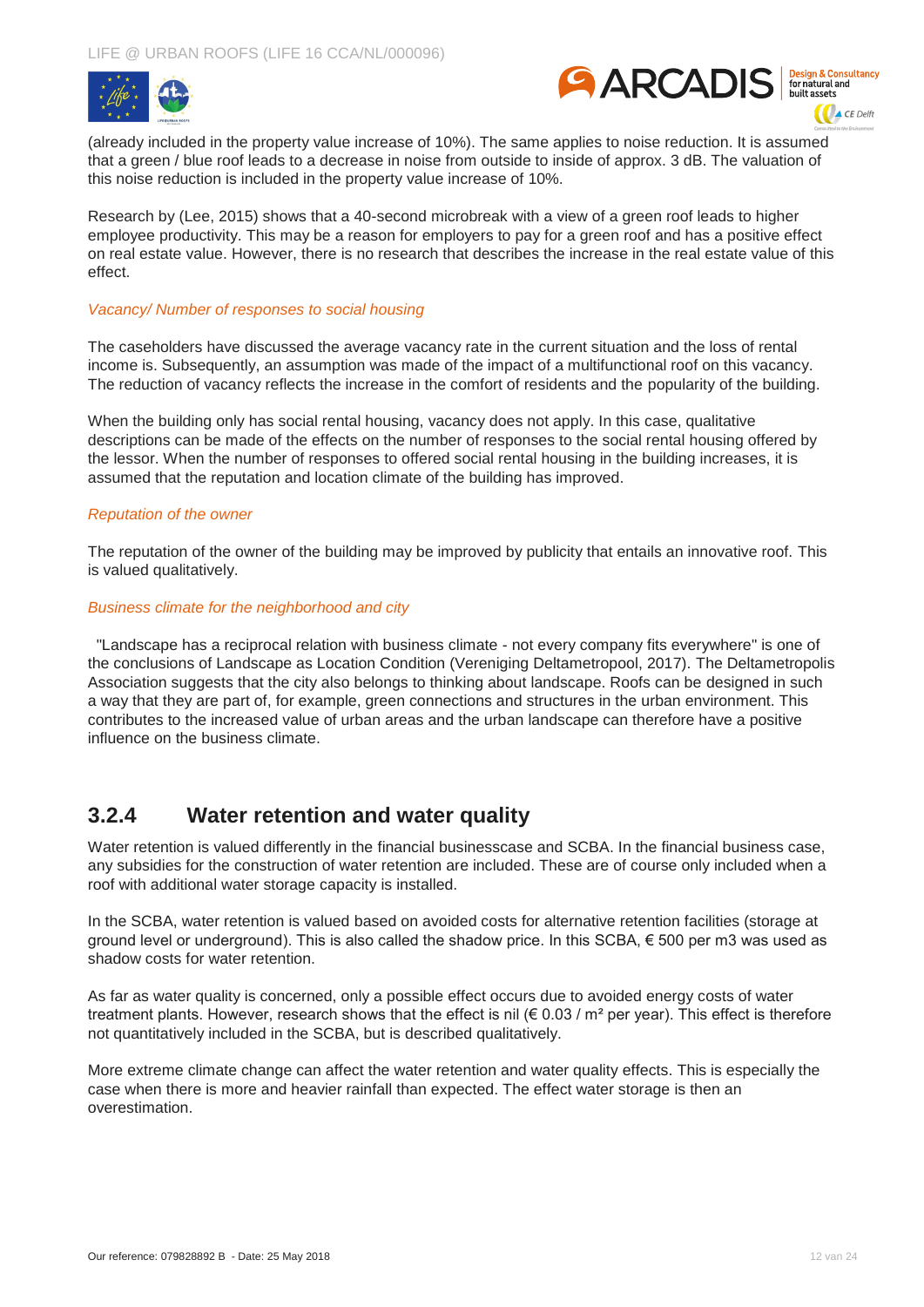



### <span id="page-12-0"></span>**3.2.5 Air quality and climate effects**

The effects on air quality and climate are valued using avoided emissions by the Handboek Milieuprijzen. This includes environmental prices for more than 2000 environmentally hazardous substances. The use of environmental prices is recommended by the Ministry of I & W. The calculation instrument determines the benefits for the saved emissions of CO2 and air-polluting emissions that are avoided (particulate matter, NOx, SO2).

The effects caused by the capture of particulate matter by vegetation in urban areas are marginal, according to an extensive literature study by RIVM and GGD Amsterdam (RIVM, 2011). If the vegetation is located along roads, the air quality can even deteriorate because the wind speed decreases and the concentrations of substances increase. The presence of vegetation in a large area can positively influence the background concentrations of nitrogen, but this effect is also limited according to the RIVM (order of half a percent to a few percent in the case of large-scale use of vegetation). No benefits have therefore been included for the improvement of air quality.

### <span id="page-12-1"></span>**3.2.6 Heat stress**

Multifunctional roofs (ie green and blue roofs) can potentially reduce heat stress by reducing heat transfer from inside to outside and from outside to inside. This has the following causes:

- Albedo effect $^1$ : other reflection factor of sunlight;
- A green/blue roof functions as a thicker insulation layer;
- More evaporation (ie important effect with blue).

The above factors lead to a reduction of heat stress in a building. This can translate to *lower energy costs* (both cooling and heating). Research shows, however, that the effects on energy costs due to green roofs are marginal (van Hooff, 2014).

In addition to the effects in a building, roofs can also have effects on the street level (outside effects). Research shows, however, that the change in heat emission through a green roof of a building to the outside is marginal (Gromke, 2015). This may be different for a blue roof. Blue roofs lead to more evaporation and thus reduce the amount of available energy in the atmosphere to heat the air. Blue roofs have a *cooling effect on their immediate surroundings*. This is a local effect. This effect only occurs when there is water on the blue roof and when this water is of a lower temperature than the temperature of the air around it. This cooling effect can lead to (positive) health effects and is therefore also included in it (see next section).

Also for heat stress, this can be influenced by differences in the degree of climate change. For example, there are more periods of heat. The effects of a green / blue roof can then be greater. This is described qualitatively per case.

### <span id="page-12-2"></span>**3.2.7 Health (physical and mental)**

Various studies (among others, the Delta Metropolis Association, 2017), (Lee, 2015), (Vries, 2014)) describe the relationship between greening and human health. A healthy living environment with good air quality, cooling, the presence of (more) possibilities to exercise, etc., leads to fewer health problems. In addition, a view on vegetation (either on a roof or on the street level) and / or access to a green environment in the city ensures a reduction of stress.

-

 $1$  The amount of sunlight that is reflected by a surface is called albedo or reflection coefficient. This is usually expressed as a percentage value. The more radiation is absorbed by a surface and the less it reflects, the warmer that surface becomes. Black objects (eg bitumen roofs) have lower albedo than white surfaces. White or lighter surfaces (such as green or blue roofs) reflect more sunlight and heat up less.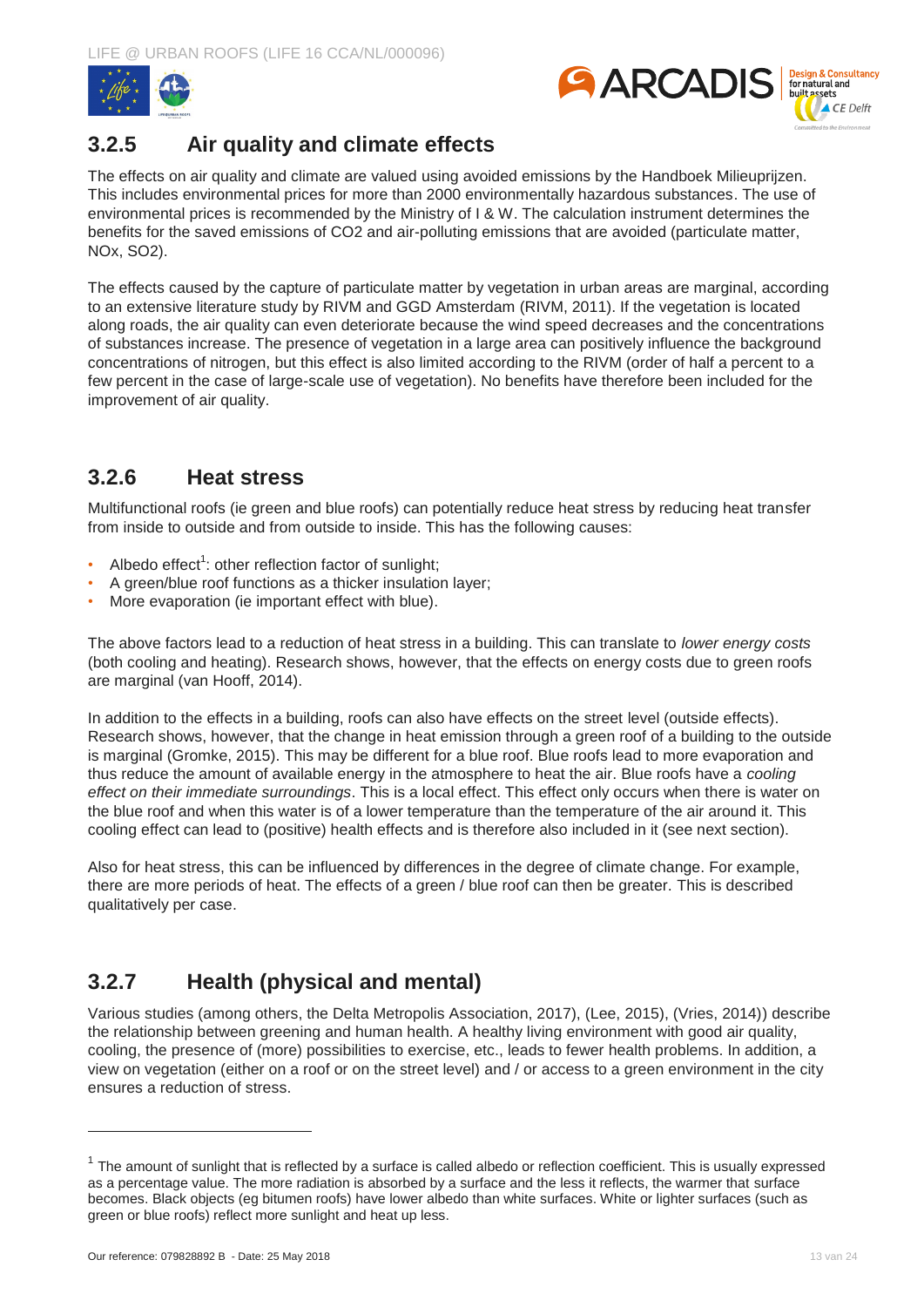



One way to value these health effects is to calculate avoided healthcare costs and prevented labor loss. This is also done in the TEEB city tool (see, among others, (KPMG, 2012)). Both effects are further elaborated below:

- *Avoided health care costs*: 0.835 fewer patients per 1000 inhabitants at 1% more green within a radius of 1 km around the home; € 868 per patient. (TEEB city). For roofs it is assumed that  $0.835 / 5 = 0.167$ fewer patients within a radius of 200 meters. It is assumed that only residents of the building benefit from it.
- *Prevented labor loss*: € 6,341 per patient. Assuming 0.835 fewer patients per 1000 inhabitants at 1% more green, this amounts to  $\epsilon$  5,294.74 less loss of work per year. (TEEB city)

Both physical and mental health effects are included in the above described indicators. The effect of heat stress is also included. The effects on well-being are qualitatively described in each report.

#### <span id="page-13-0"></span>**3.2.8 Implementation ease of the project**

Details of the building (whether it has a monument status etc.) could influence the speed of implementation of a project: how much time does it take to realize it?

For example, if a building has a monument status, it can slow down the implementation speed of a project. However, when a building leads to more greening in the environment, this can lead to greater acceptance / less resistance among residents, which increases the implementation speed of the project. This effect is qualitatively described.

### <span id="page-13-1"></span>**3.2.9 Biodiversity**

Greening in the city leads to a positive effect on biodiversity. The space for green space in the city is limited, therefore green roofs could potentially contribute largely to urban biodiversity.

A method for determining biodiversity is the 'Natuurpuntenmethodiek' (see: SCBA Guide for Nature effects, text box below). To be able to use this method, relevant (urban) reference nature types need to be developed. According to the Natuurpuntenmethodiek, a type of ideal-typical maximum for the roof is determined, including species compositions. Subsequently, it can be determined to what extent existing or planned developments of green roofs score with respect to that maximum.

The use of the Natuurpuntenmethodiek is currently not possible, because there are no ideal-typical maxima of biodiversity for urban areas and green roofs developed yet.

Therefore, this study refers to existing indicators for biodiversity (Witteveen + Bos, 2011), namely € 10 per person per year (Witteveen + Bos, 2011) for local residents who are directly benefited by the increase in species richness.

#### **SCBA guide for Nature effects**

The SCBA guide for Nature effects, developed by Arcadis and CE Delft (December 2017)<sup>2</sup>, is part of the formal SCBA instrumentarium, by the Dutch government. This guide focuses on changes in ecosystem endservices and biodiversity as the most important welfare effects of changes in nature. Ecosystem services are the flow of services supplied by ecosystems (e.g. water, air, forests and soil), which people use and thus contribute to prosperity. The three main categories of ecosystem services, in accordance with CICES (Common International Classification of Eco- system Services) are:

-

 $2$  The formal adoption of the SCBA guide for Nature effects by the government is expected at the end of March and the beginning of April 2018.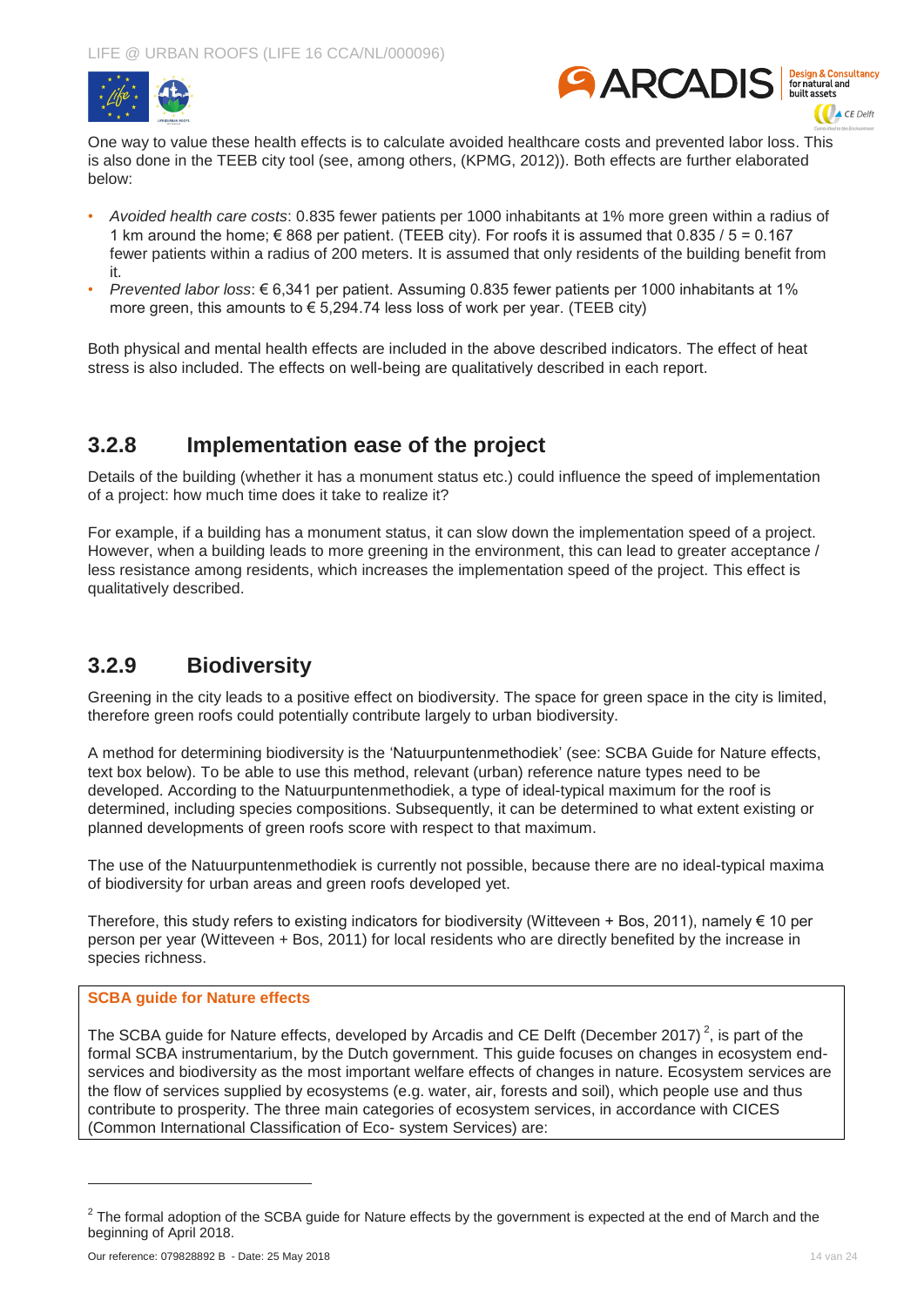



- Production services, such as food and drinking water;
- Regulatory services, such as coastal protection, soil fertility;
- Cultural services, such as green recreation and symbolic value.

Only ecosystem end-services contribute to human prosperity. These end-services are the 'output' of the ecosystems (natural, semi-natural or artificial), which directly influence the prosperity of people. Examples include food, drinking water and recreation in parks and other nature. Regulating ecosystem services are often intermediary ecosystem services; they are an input for ecosystem end services. Soil fertility is, for example, of great importance for production in agriculture. Effects on intermediary ecosystem services are indirectly included in the SCBA. Regulating ecosystem services that have an impact on the local living environment quality can also have a direct impact on human welfare.

Biodiversity is a stock quantity of natural capital: the variation, size and quality of species, populations and ecosystems. Biodiversity directly influences prosperity by providing cultural services (for example, a beautiful and species-rich walking area). Indirectly, the conservation of biodiversity is important for the delivery of ecosystem services now and in the future. A change in biodiversity is therefore given a place in the SCBA through its direct and indirect effect on the delivery of ecosystem terminal services. Due to the special nature of biodiversity and because specific policy is being pursued on the conservation of biodiversity, biodiversity is also treated separately in this working guide. In addition, the so-called Natuurpuntenmethodiek is presented as a concrete tool to make biodiversity visible.

### <span id="page-14-0"></span>**3.2.10 Social cohesion**

When a project leads to additional opportunities to meet other people (at ground level or on the roof), this leads to a strengthening of social cohesion. In addition, literature shows that greening leads to less crime and more social cohesion. The effect is described qualitatively in the reports.

### <span id="page-14-1"></span>**3.2.11 Awareness of climate change**

A project (and its effects) that is visible to residents, can lead to additional awareness of climate and water issues. When residents, for example, have a view of a roof with water storage (for example, a blue roof), this may increase the awareness of climate change. This effect intensifies when information boards are placed in or other means of information dissemination take place. This effect is described qualitatively.

### <span id="page-14-2"></span>**3.2.12 Cultural history**

Cultural history could be enhanced when historical water systems are present and are made visible by the project. This effect is describes qualitatively.

#### <span id="page-14-3"></span>**3.3 Revenue models**

After the effects of the proposed investments have been inventoried and valued, the question arises whether and, if so, what kind of revenue model can be considered. It is important to know the specific context of the property owners and building. When a roof is more sustainable. this could lead to financial or qualitative (social) added value for which the parties are willing to pay. The experience of already developed green roofs around the Schouwburgplein in Rotterdam shows that greening of roofs is greatly appreciated. Everyone wants to have a view on a green roof. If you have to pay for it, however, the situation will change.

The cashing of income is often difficult. For example, there may be a 'split incentive' if the property owners invest in green roofs and / or solar panels / boilers, but the tenants benefit from a lower energy bill. The question then is whether property owners can increase the rent. Various considerations play a role in this,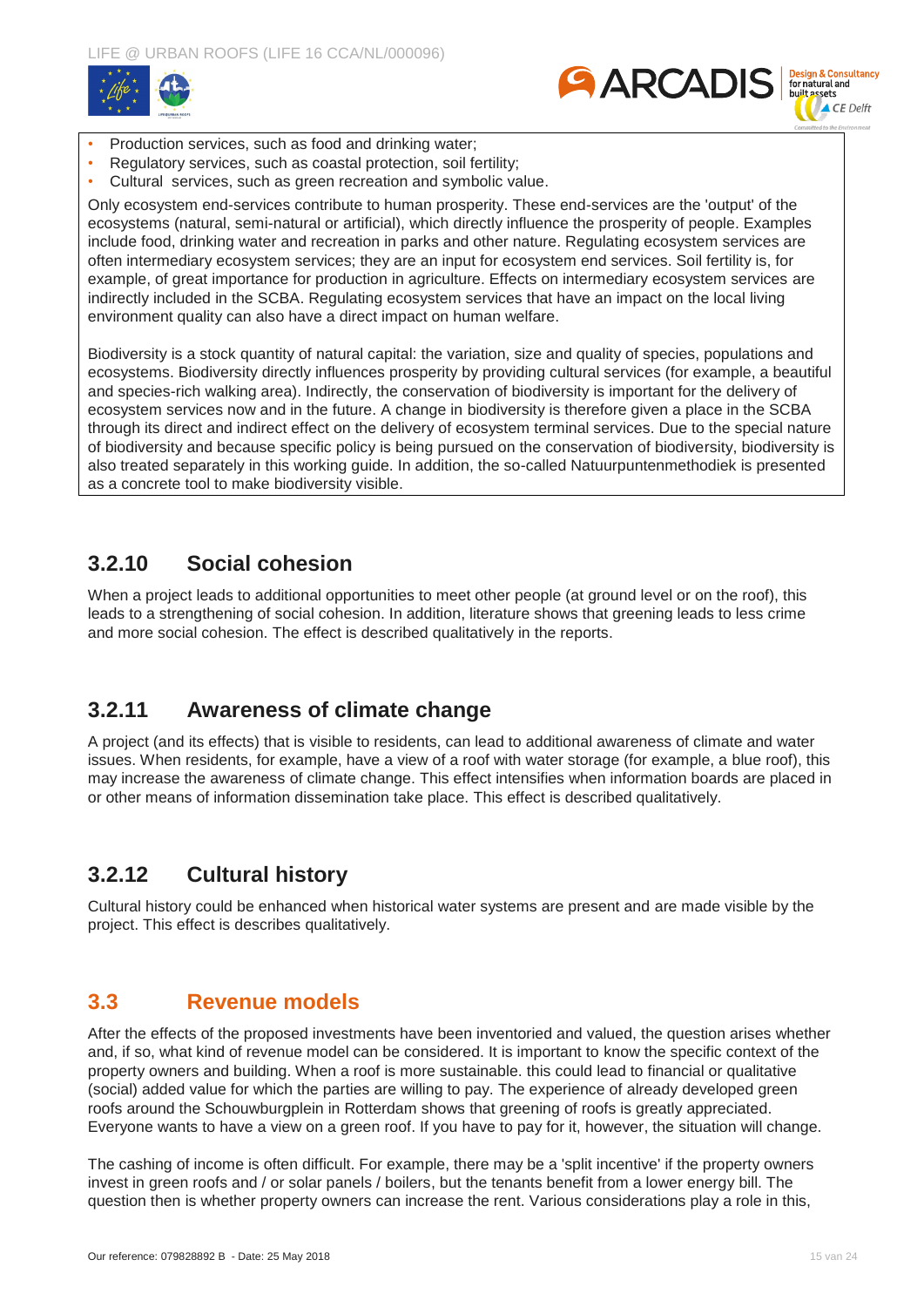



such as social considerations in keeping the rent affordable, attracting another market segment, wanting to invest in the living environment, reputation and so on.

It was discussed with the case holders what wishes and possibilities they have in relation to obtaining financial resp. social return on their investments. Also during the stakeholder meeting the 'cashing in' or 'Willingness to pay' were relevant topics. After all, these topics largely determine the return on investment for the investor.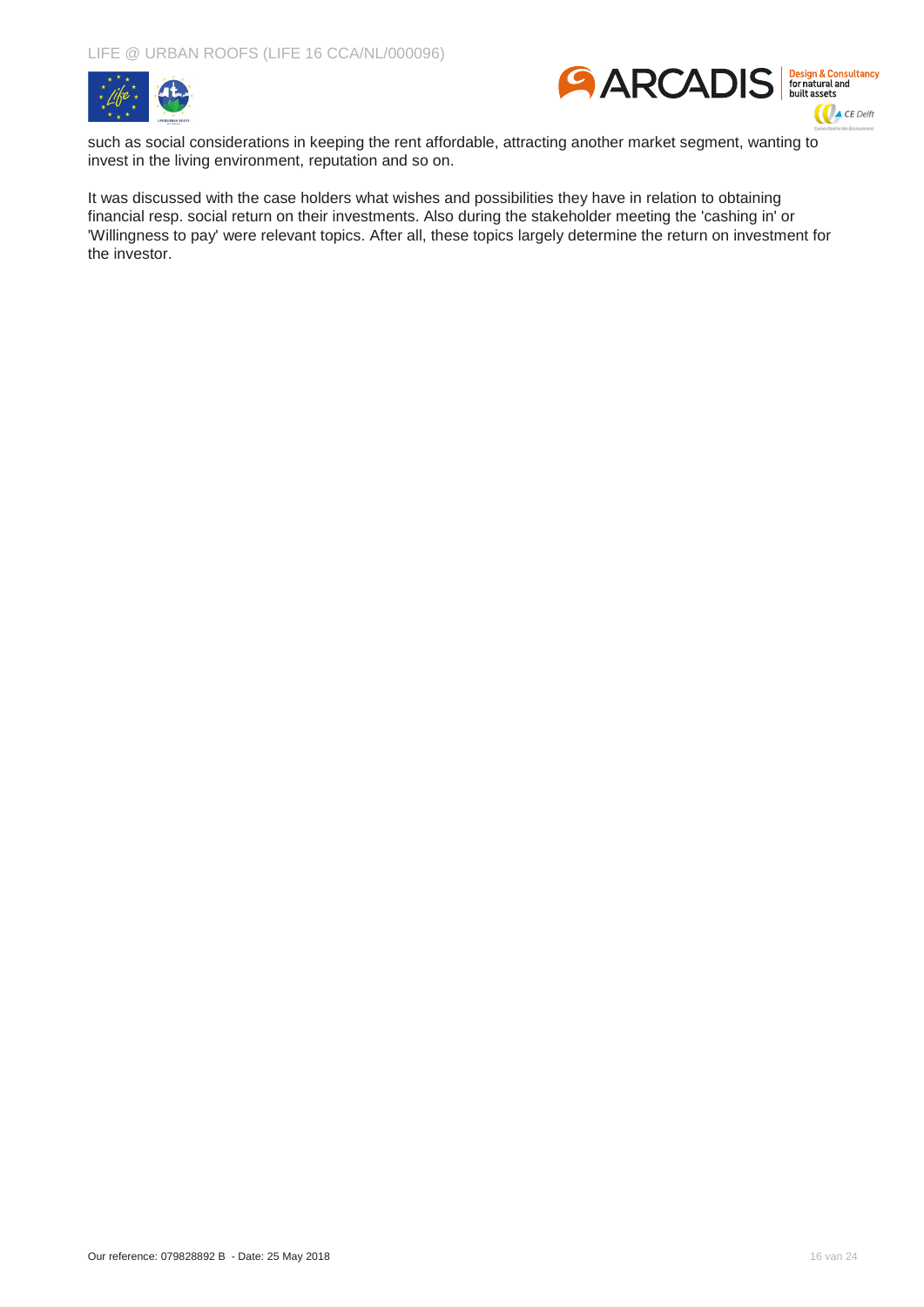





# <span id="page-16-0"></span>**4 USE OF THE CALCULATION TOOL**

#### <span id="page-16-1"></span>**4.1 Introduction**

Each roof type and design leads to different costs and benefits. We distinguish between the financial business case and the SCBA.

The financial business case shows the financial costs and benefits of the investor over a certain period of time.

In the SCBA, the costs and benefits are for society as a whole. All costs and benefits are included, regardless of who benefits or pays for them. In addition, qualitative benefits are taken into account; these are the benefits that can't be expressed in terms of money, but which benefit society as a whole. Examples are the reputation of the neighborhood and the city, heat stress, social cohesion and water quality.

In section 3.2 it is indicated which effects quantitatively resp. qualitatively included in the calculation tool.

The most important parts of the calculation tool are: *Introduction*, the various *Input* sheets and the *Results* sheet. These are the sheets that the user needs. There are also sheets where the underlying calculations are performed. The user does not need to enter / change anything here, but can only consider it as background information. The *Introduction* sheet describes step by step how the calculation tool should be used and read.

The following sections in this chapter provide the most important information about the use of the various *Input* sheets and the *Results* sheet. Subsequently, the underlying calculations that are carried out in the effect modules are briefly discussed. This chapter ends with a section on the use of a sensitivity analysis.

### <span id="page-16-2"></span>**4.2 Input into the calculation tool**

*Input General* sheet is used to fill in the most important information that the instrument uses to calculate financial and social costs and benefits of the (multifunctional) roof.

In the *Input General* sheet you will see a number of colored panels. The color of the panels correspond to the function types of the roof or the roof colors. Each roof type requires different input. For example, blue roofs a variable for the thickness of the water storage package is included for a blue roof, and the energy yield in kWh per year is included for a yellow roof. The surface area and investment costs per square meter are required input for every roof color.

When entering the required input, we consider each roof color, but also each roof surface separately. The figure below shows an example of a multifunctional roof consisting of solar panels and a water storage. The roof therefore has a yellow function and a blue function. There are general costs for adjusting the roof and the roof construction, such as the removal of gravel, adjustment of rising points, costs for vertical transport or the relocation of installations. There are also other costs, such as the costs for project management, start-up costs and the costs for annual management and maintenance. These are entered separately. Please note that there should not be any double costs included.

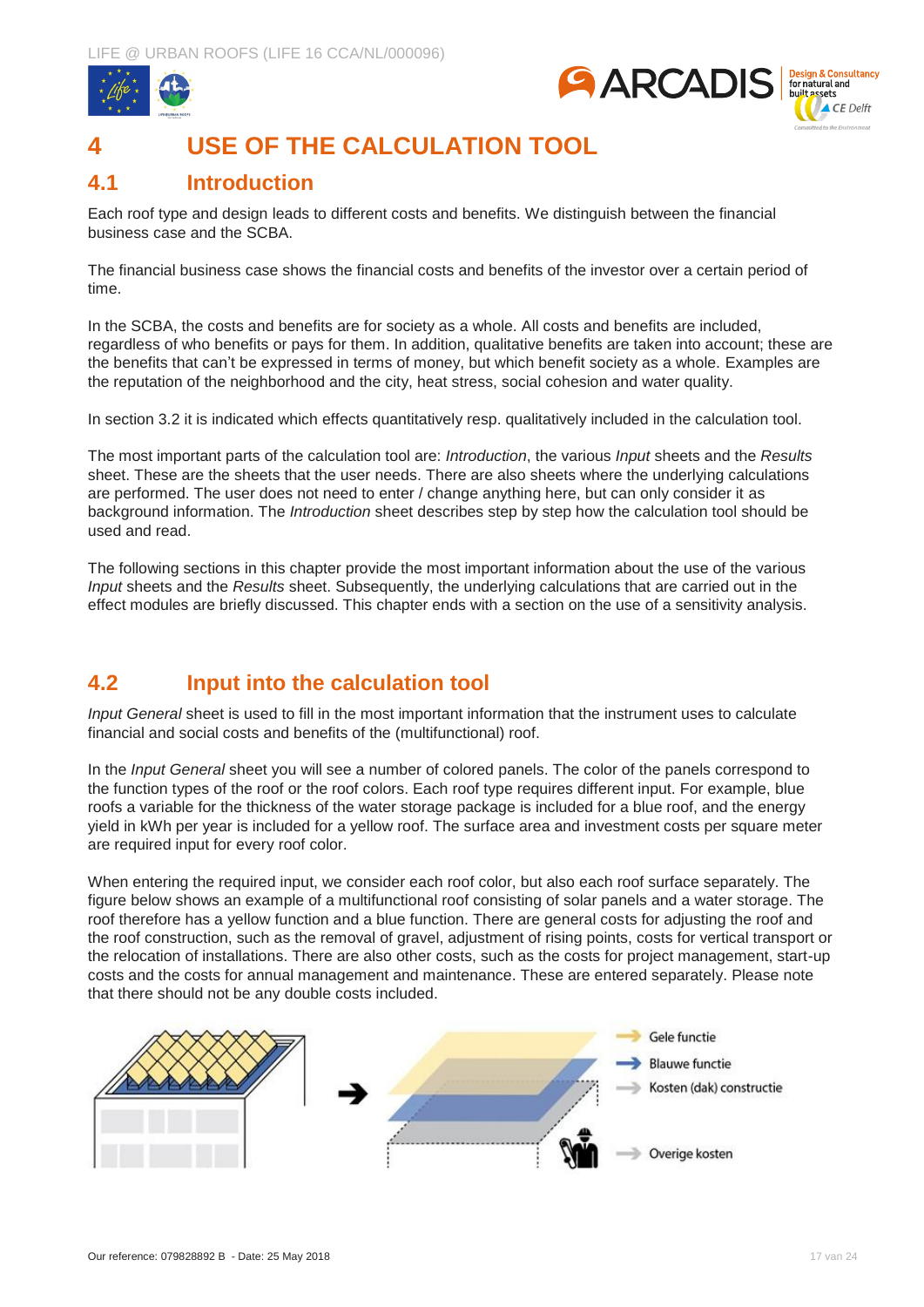



Larger buildings could have roofs consisting of several parts, with each a different color or combination of colors. The costs of these different roofparts are given separately. The figure below gives an example.



In order to be able to calculate with different energy yields per year, an extra sheet "Input energy yields" has been created. In this sheet you enter the yields and energy price for the respective area for each separate year. You can also choose to keep it the same for all years. In addition, it is often the case that general construction costs are incurred. These costs can also be entered separately under the "Construction" sheet. The re-entered posts under construction (demolition, risers, etc.) and other costs (start-up costs, project management, etc.) are indicative. The names can be adjusted to fit the cost structure you use. Always use the extra sheets "Input Construction" and "Input other costs" to enter all costs and names. Everything you enter in these two sheets automatically changes to the "Input General" overview. An extra sheet has also been created for the annual and periodic costs for management and maintenance; "Import management and maintenance".

Vlak F  $\overline{\mathsf{W}}$ Behind each plane is a square that can be checked on and off, for example:

Check to include the entered area in the total of costs and benefits. By checking or unchecking areas you can play with the composition of the roof.

You can enter any subsidies in the "Coverage" area. These are deducted from the investment costs in order to arrive at net investment costs.

In the same plane you will also find the reference alternative (also called zero alternative). For the reference alternative, you enter the costs for management and maintenance that are also made in the event that no multifunctional roof is constructed. You do this in the sheet "Input management and maintenance". By filling in the reference alternative, the costs that are made in each case - multifunctional roof or not - are calculated, and you gain insight into the additional costs of a multifunctional roof.

It is also possible not to fill in a reference alternative, in which case all investment costs and costs for management and maintenance will be reflected in the results.

In the financial parameters plane, enter the discount rate that is used in the SCBA. This is set at 3.0% by default. The next line lets you adjust inflation, by default at 5.0%. This is used in the financial business case. The replacement term for the roof is entered on the next line. In this period, the complete multifunctional roof will be replaced, and all investment costs, in addition to the construction costs, will be renewed. All investment costs for the imported colored roof surfaces are covered and the other costs incurred for replacement, as entered in the "other costs" sheet. On the last line you adjust the analysis period of the financial business case and SCBA, ranging from 10 to 40 years.

In the purple area you will find the total overview of the costs, including: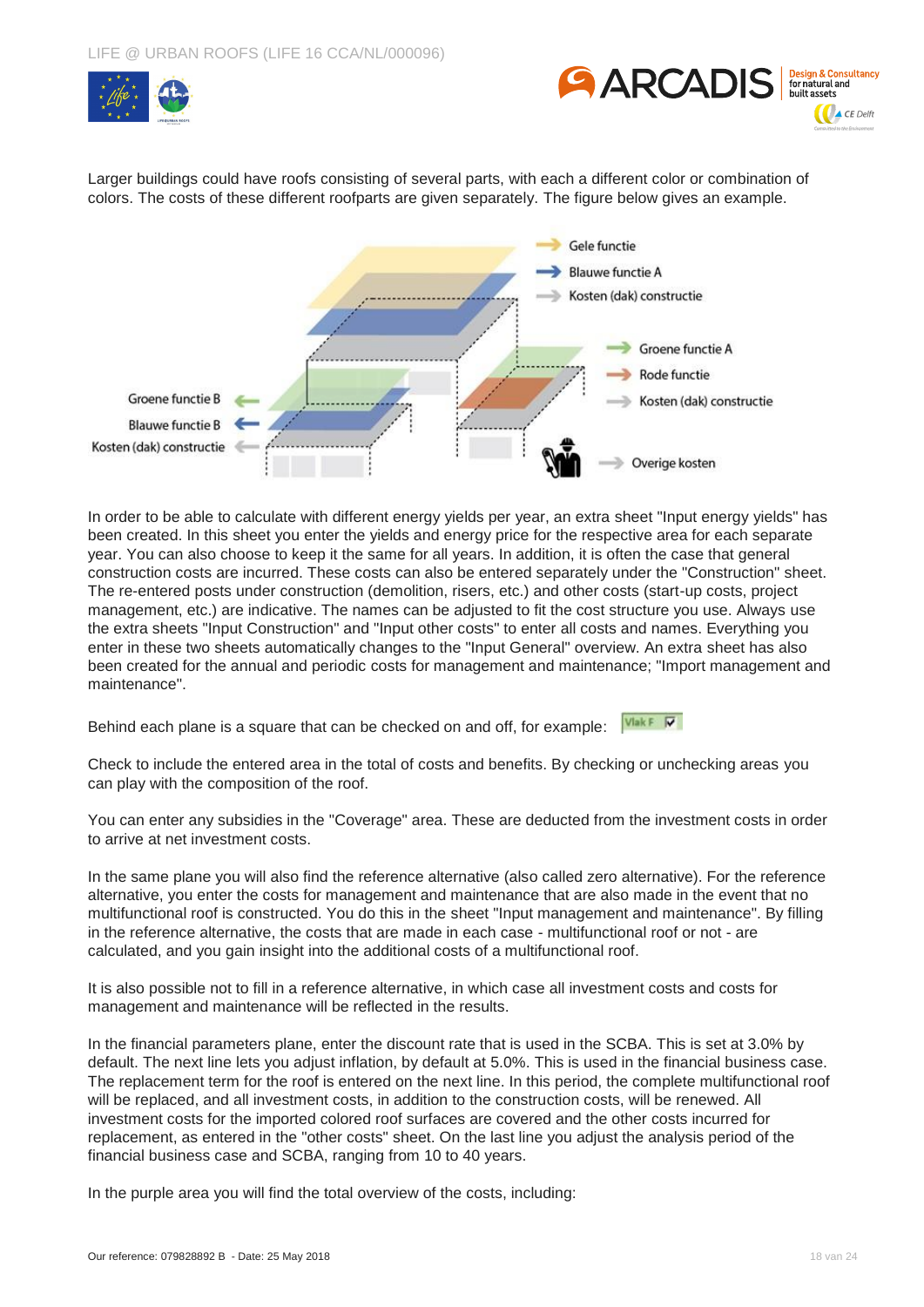



- The investment costs of the multifunctional roof excluding subsidies (also known as the "gross investment costs")
- The investment costs of the multifunctional roof including subsidies (also called the "net investment costs"). These costs are included in the financial business case.
- The investment costs as additional costs compared to the reference alternative, excluding subsidies. These costs are taken into account in the social cost-benefit analysis.
- Annual management and maintenance
- Replacement costs (excluding subsidies), which is used in the financial business case.
- Additional costs for replacement (excluding subsidies). These costs are taken into account in the social cost-benefit analysis.

The social effects are partly determined on the basis of the parameters of the roof colors that you have introduced. In addition, there are qualitative benefits, which are also determined by the "Imports to determine the effects in the CBA". We explain the questions one by one:

- The input of the total surface of the roof speaks for itself. On the basis of this number, it is indicated how much of the rainwater is retained by the blue roof parts during an extreme period of 50 mm in one hour.
- The next two questions (accessibility of the roof and opportunity to meet) relate to social benefits. When a project leads to extra opportunities for meeting (at ground level or on the roof), this leads to a strengthening of social cohesion.

Cultural history is enhanced when historical water systems are present and can be made visible by the project. The effect is valued qualitatively.

- When an intervention on the roof is made visible (by looking at the roof or by measures at ground level), residents have the opportunity to talk about this and / or learn from it. This increases the awareness of the climate challenge.
- When the building only has social rental properties, vacancy does not apply. In this case, qualitative descriptions can be made of the effects on the number of responses to the social rental housing offered by the lessor. When the number of responses to offered social rental housing in the building increases, it is assumed that the reputation and location climate of the building has improved.
- The 10% rise in property value due to a green roof is assumed. This assumption is based on literature in which a spread of 1-21% real estate value increases due to green. The calculation tool can be moved within this bandwidth. The default value is 10%. This was then multiplied by the number of households in the building with a view of the roof to arrive at a real estate value increase in euros per year.
- In the SCBA, water retention is valued on the basis of the avoided costs for alternative retention facilities (storage at ground level or underground). This is also called the shadow price. In this SCBA,  $\epsilon$  500 per m3 was used as shadow costs for water retention.

### <span id="page-18-0"></span>**4.3 Interpretation of the results**

The *Results* sheet shows the costs, benefits and the balance of the financial business case and of the SCBA, starting with the results of the financial business case.

The financial business case shows the balance of the financial costs and benefits. The energy yield of the yellow roof surface and the exploitation of the red roof are the only benefits included in the financial business case. The results are quantitatively expressed. There are three graphs in the upper plane. The left-hand graph shows the discounted net investment costs (ie including subsidies and coverage from the reference alternative), income and balance over the analysis period. The middle graph shows the total size of the investment costs, and the part that is covered by subsidies. The right-hand graph shows the discounted management and maintenance costs and benefits from solar power over the analysis period.

In the next plane the results of the social cost-benefit analysis are included. The first graph shows an overview of the discounted quantitative social costs and benefits, and the resulting balance for the analysis period. The middle graph shows the structure of the quantitative social benefits. The traffic light model on the right indicates the qualitative benefits from the project. The most important qualitative benefits are further explained in the last part of the page.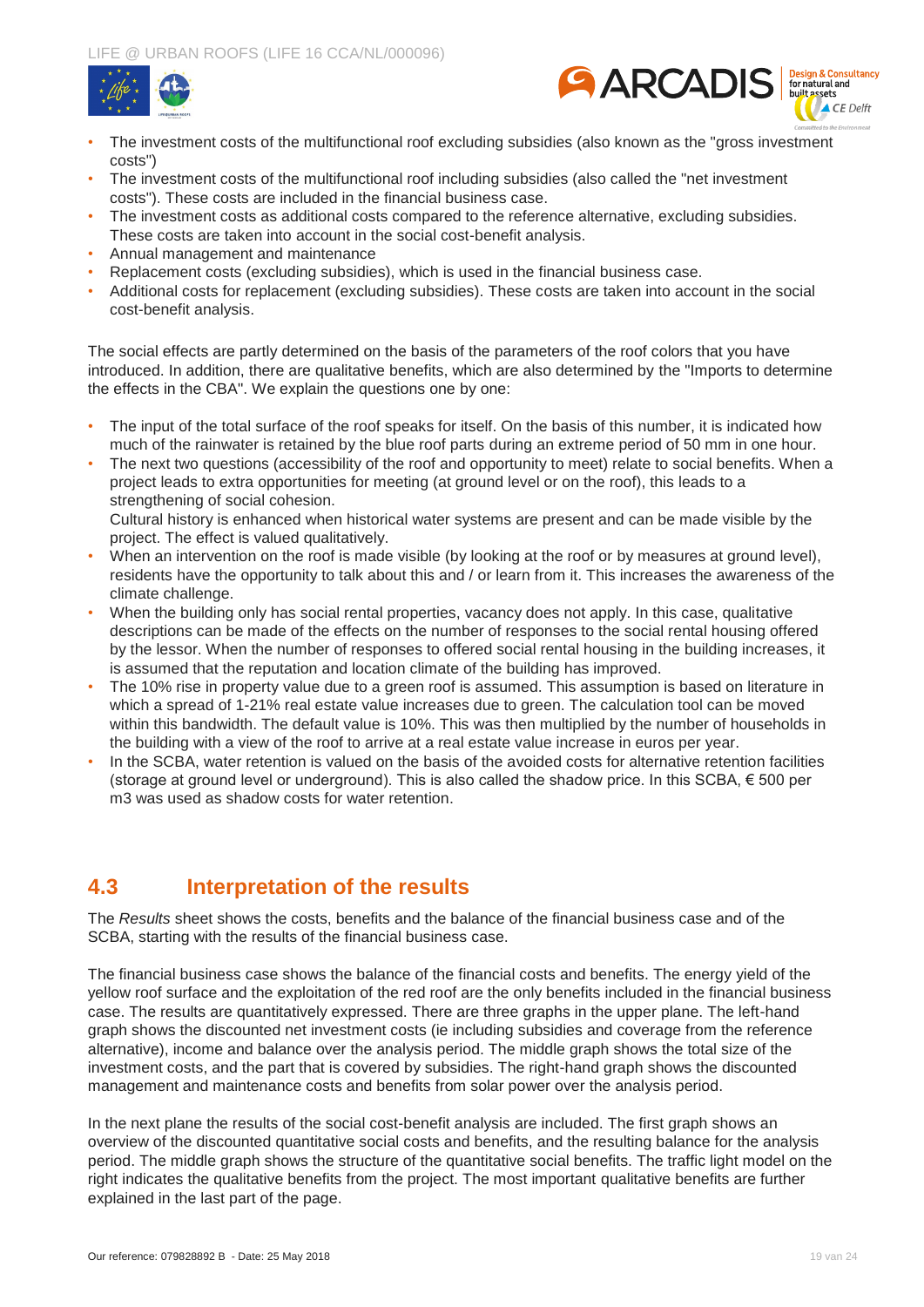



### <span id="page-19-0"></span>**4.4 Valuation of the effects in the calculation tool**

All effects described in section 3.2 are shown on the Results sheet. Some effects have been qualitatively assessed on the basis of answering a number of questions at the bottom of the Import sheet. Other effects have been calculated and valued in the calculation instrument. These calculations were performed in different underlying sheets in the calculation tool. The Net Present Value (NPV) of the following effect modules has been calculated: reputation and location climate, water retention, climate, air quality, avoided health care costs (health effect), reduced work loss (health effect), biodiversity and energy yields. The underlying calculations of each of these modules are described in more detail below.

#### *Property value (reputation and business climate)*

It is assumed that the view of greenery leads to a real estate value increase of 10% (spread in the literature between 1.4% and 20%). This is then multiplied by the current rent (or real estate value) to calculate the absolute increase in the real estate value. This was then multiplied by the number of households in the building with a view of the roof to arrive at a real estate value increase in euros per year.

#### *Vacancy (reputation and business climate)*

In the case of private letting in a building, there may be vacancy. The average vacancy and the loss of rental income from this is discussed with the owner in question. Subsequently, an assumption is made in the purchase of vacant space due to the construction of the multifunctional roof. The reduced vacancy rate is then expressed in euros per year.

#### *Water retention*

A shadow price in urban areas has been adopted for water retention. The default shadow price is  $\epsilon$  500 per m3. This shadow price is multiplied by the number of m3 of water storage that is realized by the roof in order to arrive at the one-off benefit of water retention that occurs immediately when the project is constructed.

#### *Air quality and climate*

The following emission factors and environmental prices (Handboek Milieuprijzen, CE Delft 2017) have been used:

| <b>Avoid emissions</b>      | Kg/kWh             |
|-----------------------------|--------------------|
| CO <sub>2</sub>             | 0,69               |
| <b>NOX</b>                  | 0,00071            |
| <b>SO2</b>                  | 0,00039            |
| <b>VOS</b>                  | 0,00056            |
| <b>Fine particles</b>       | 0,00003            |
| <b>Environmental prices</b> | <b>Euro per kg</b> |
| CO <sub>2</sub>             | 0,048              |
|                             |                    |
| <b>NOX</b>                  | 35                 |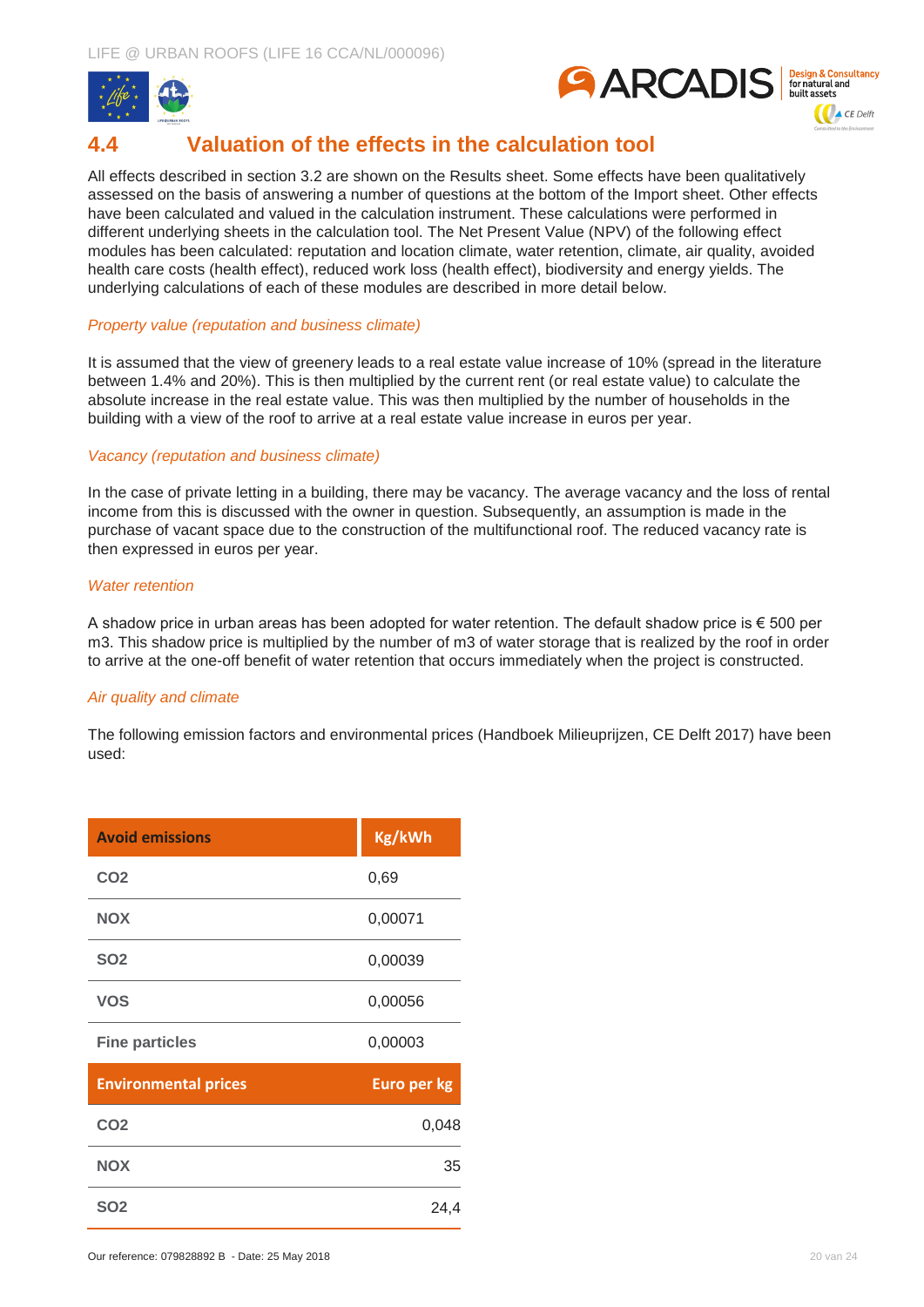| *                     | LIFE QUESAN ROOFS<br><b>SPITERPART</b> |      |
|-----------------------|----------------------------------------|------|
| <b>VOS</b>            |                                        | 2,29 |
| <b>Fine particles</b> |                                        | 43,5 |



The number of kWh generated on the roof is then multiplied by the key figures for the avoided emissions and the environmental prices in order to arrive at the annual CO2 gain and annual reduction in NOx, SO2, VOC and particulate matter in euros.

#### *Avoided healthcare costs and avoided loss of work (health effect)*

The following key figures have been used (source: TEEB city), see table

| <b>Key figures</b>                                               | <b>Number</b>          | <b>Unit</b>            |
|------------------------------------------------------------------|------------------------|------------------------|
| Fewer patients per 1000 inhabitants at 1% more green within 1 km |                        | 0,835 patients         |
| <b>Healthcare costs</b>                                          |                        | € 868 euro per patient |
| Avoided loss of work                                             | € 6.341,00 per patiënt |                        |

It has been assumed that in multifunctional roofs it is not necessary to count with a radius of 1 km but with a radius of 200 m. Here the figure for the radius of 1 km is divided by five  $(0.835 / 5 = 0.167$  fewer patients at 1% more green within 200 meters). In addition, it is assumed that there is 1% more green after laying a green roof. The average number of people per household is estimated at two.

The avoided healthcare costs were calculated by multiplying the healthcare costs per patient by the number of fewer patients per 1000 inhabitants at 1% more green within 200 meters.

The benefits due to less loss of work are calculated by multiplying the costs of avoided work loss per patient by the number of fewer patients per 1000 inhabitants at 1% more green within 200 meters.

#### *Biodiversity*

The effects of biodiversity have been calculated by using the key figure of the non-use value of biodiversity (Witteveen + Bos, 2011): 10 euros per person with a view of a green roof per year. The biodiversity benefit per year is then calculated by multiplying this index number by the number of people who have a view of the green roof.

#### *Energy yields*

The energy yields are calculated by multiplying the number of kWh per year produced on the roof by the selling price per kWh. By using different sales prices different alternatives can be compared.

#### <span id="page-20-0"></span>**4.5 Sensitivity analysis**

As a sensitivity analysis, the following changes can be made to the *General input* sheet:

- Alternative discount rate;
- Alternative value for inflation (financial business case);
- Alternative replacement term of the roof ;
- Alternative period of analysis.

The *Results* will show the updated results.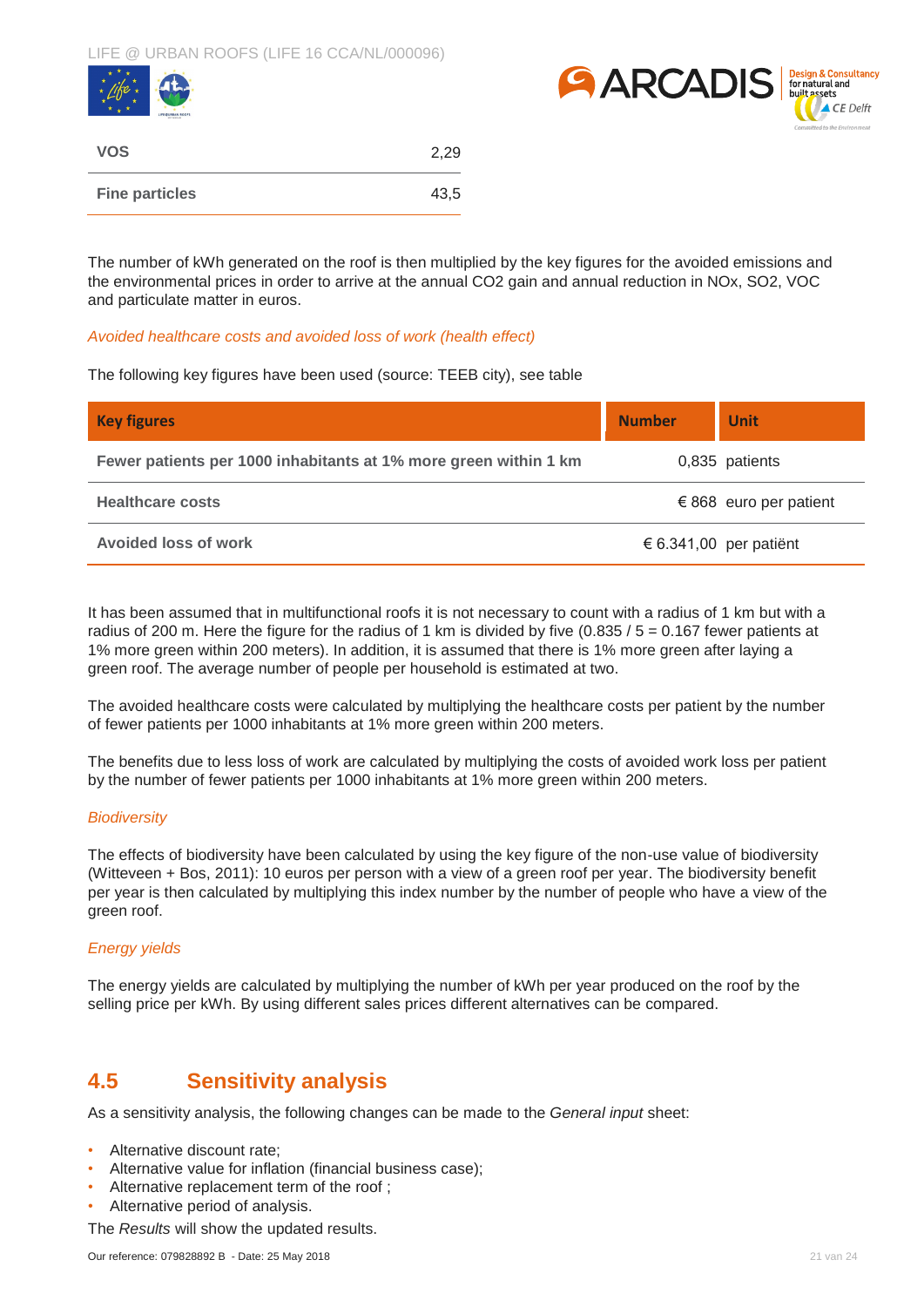





# <span id="page-21-0"></span>**5 CONCLUSION AND REFLECTION**

### **5.1 Discussion of the results**

The developed tool for the financial business case and SCBA of multifunctional roofs has been applied to five cases. The extent to which the tool could be tested differs per case. The design and configuration of all five multifunctional roofs were still being developed to a greater or lesser extent at the completion of this project. The data input was only for one case (Vestia) complete, but not yet final. For the other four cases, the input was less detailed and / or incomplete, particularly in the areas "operation and maintenance", "energy yield" and the specification of the reference alternative. Where possible assumptions were made, based on key figures, to gain some results of the financial business case and SCBA.

With respect to the costs and benefits, the following observations were made:

- Two financial benefits have been identified: energy yields and exploitation of roofs with a red function (e.g. the exploitation of a roof terrace). Although the latter benefit is included in the tool, it has not been applied in any of the cases;
- Nineteen social benefits have been investigated and included in the tool. The benefits have been identified and valued in close collaboration with the case holders. Ten of these (social) benefits are valued in quantitative resp. monetary terms, the other nine are described qualitatively.

The results show the following:

- The balance of the SCBA of the multifunctional roof is positive in the case of Vestia (Peperklip). This is not (yet) the case for the other cases. It should be noted that some of the social benefits are only valued qualitatively, and therefore are not part of the monetarized balance.
- In all five practice cases, there is (still) no conclusive financial business case for the multifunctional roof. This means that the financial benefits for the owner / operator do not outweigh the costs of the multifunctional roof, as it is now composed. Using the calculation tool optimizations and / or a different configuration can easily be calculated.
- The reference alternative (the costs for a 'regular' replacement of the roof) has not been fully developed for any of the cases. The introduction of a reference alternative will positively influence the financial balance. The costs of the multifunctional roof are then considered as additional costs compared to the operation, maintenance and periodic replacement of a standard roof. Nevertheless, with this addition the balance of the financial business case will probably not be positive for any of the cases.
- Energy production on the roof generates financial benefits, but the construction and maintenance of a yellow roof is a costly affair. The resulting balance of a yellow roof is not necessarily positive.
- Red roofs, such as the exploitation of a roof terrace and meeting place, could generate financial benefits as well, but have not been applied in the five cases.

### **5.2 Applying the tool elsewhere**

The tool has been constructed in such a way that it can be used elsewhere in a generic way. Furthermore, the tool can be used to combine different roof surfaces, by 'on' and 'unchecking' of roof surfaces. The calculation tool can therefore be used to compare different designs.

The instrument is not bound to a specific location or to Rotterdam, but can also be used for applications elsewhere. This also applies across national borders. Within the framework of the LIFE @ Urban Roofs project, a possible next step is to apply the tool to developments in other European cities. An English version of the tool is available for applications outside the Netherlands.

Additionally, the tool is not tied to a specific phase in the development of a multifunctional roof. If there is only an rough sketch for the development of a multifunctional roof, key figures and assumption (described in the tool) can be used. If there is already a detailed plan, the available information from, e.g. quotations or a concrete specification could also be entered in the tool.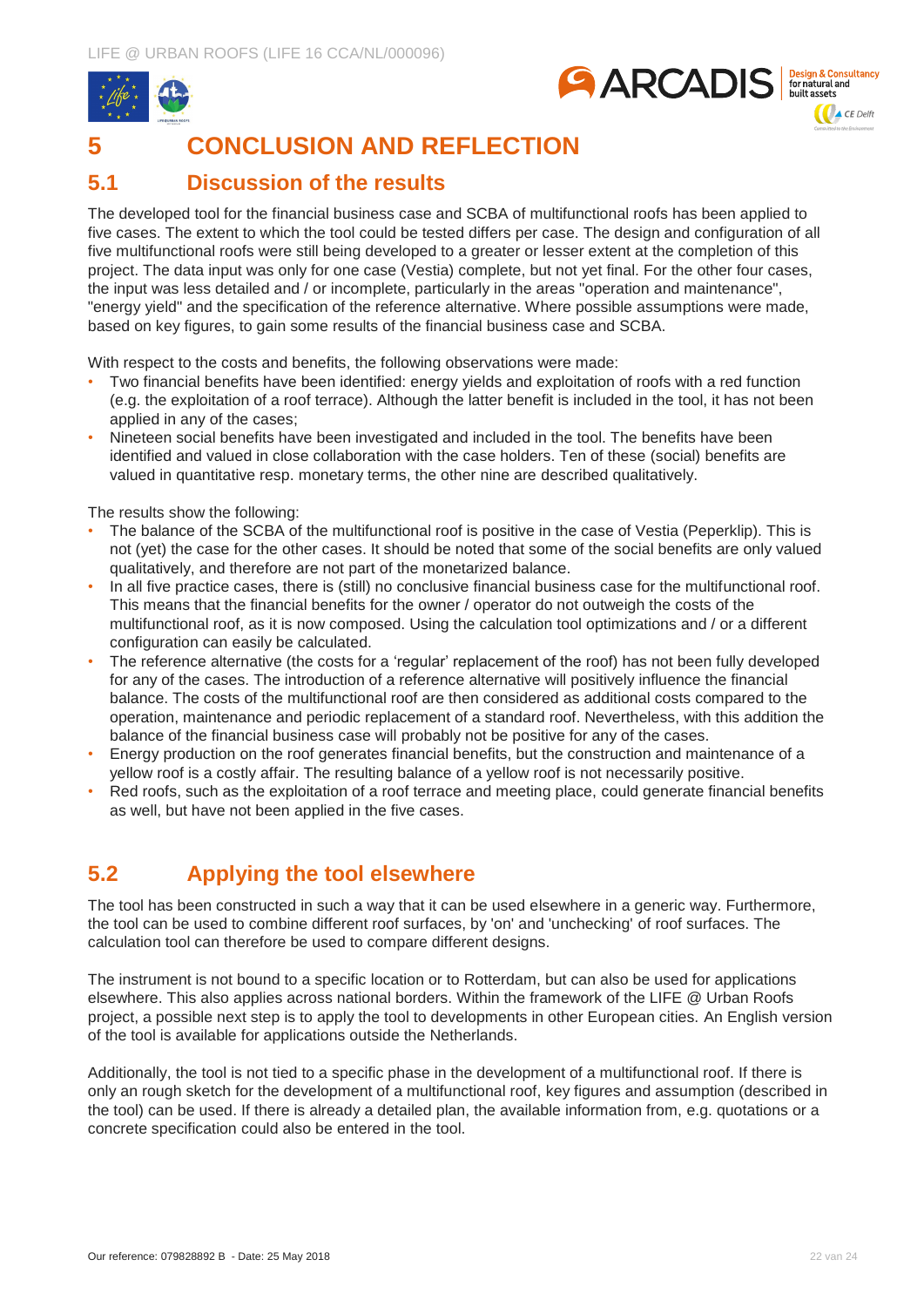<span id="page-22-0"></span>



### **6 REFERENCES**

Arcadis. (2008). *Groene daken Rotterdam: Maatschappelijke kosten-batenanalyse.* Rotterdam.

Buck Consultants International. (2016). *Bronvermelding kengetallen TEEB-stad tool.*

- CE Delft. (2017). *Handboek Milieuprijzen: Methodische onderbouwing van kengetallen gebruikt voor waardering van emissies en milieu-impacts.* Delft: CE Delft.
- Ernst & Young. (2011). *Heeft Nederland haar kansen benut? Barometer Nederland vestigingsklimaat .* Rotterdam.

Gemeente Rotterdam. (2014). *Maatschappelijke kosten en baten analyse: Begroeide daken.* Rotterdam.

- Gromke, C. B. (2015). CFD analysis of transpirational cooling by vegetation: Case study for specific meteorological conditions during a heat wave in Arnhem. *Building and Environment*.
- Ichihara, K. &. (2011). New York City property values: what is the impact of green roofs on rental pricing? *Lett Spat Resourc Sci*, 21-30.
- KPMG. (2012). *Groen, gezond en productief. The Economics of Ecosystems & Biodiversity (TEEB NL): natuur en gezondheid.*
- KPMG. (2012). *Groen, gezond en productief: The Economics of Ecosystems & Biodiversity (TEEB NL): natuur en gezondheid.*
- Lee, K. K. (2015). 40-second green roof views sustain attention: The role of micro-breaks in attention restoration. *Journal of Environmental Psychology*, 182-189.
- Maas, J. (2009). Morbidity is related to a green living environment. *Journal Epidemiol Community Health*, 967-973.
- NRDC. (2013). *The Green Edge: How commercial property investment in green infrastructure creates value.*
- RIVM. (2007). *Cijfertool Kosten van Ziekten met cijfers uit de 'Kosten van Ziektenstudie'.*
- RIVM. (2011). *Het effect van vegetatie op de luchtkwaliteit.* Bilthoven: Rijksinstituut voor Volksgezondheid en Milieu (RIVM).
- TNO. (2016). *Rooftop impact model.*
- van Hooff, T. B. (2014). On the prediceted effectiveness of climate adaptation measures for buidlings. *Buidling and Environment*, 300-316.
- Veisten, K. Y. (2012). Valuation of green walls and green roofs as soundscape measures: including monetised amenity values together with noise-attenuation values in a cost-benefit analysis of a green wall affecting courtyards. *International Journal of Environmental Research and Public Health*, 3770-3788.
- Vereniging Deltametropool. (2017). *Landschap als vestigingsvoorwaarde.*
- Vries, S. d. (2014). *Groen voor Gezondheid*. Opgehaald van Wageningen University & Research: https://www.wur.nl/nl/project/Groen-voor-Gezondheid-1.htm

Witteveen+Bos. (2011). *KBA-kengetallen voor omgevingskwaliteiten: aanvulling en actualisering.*